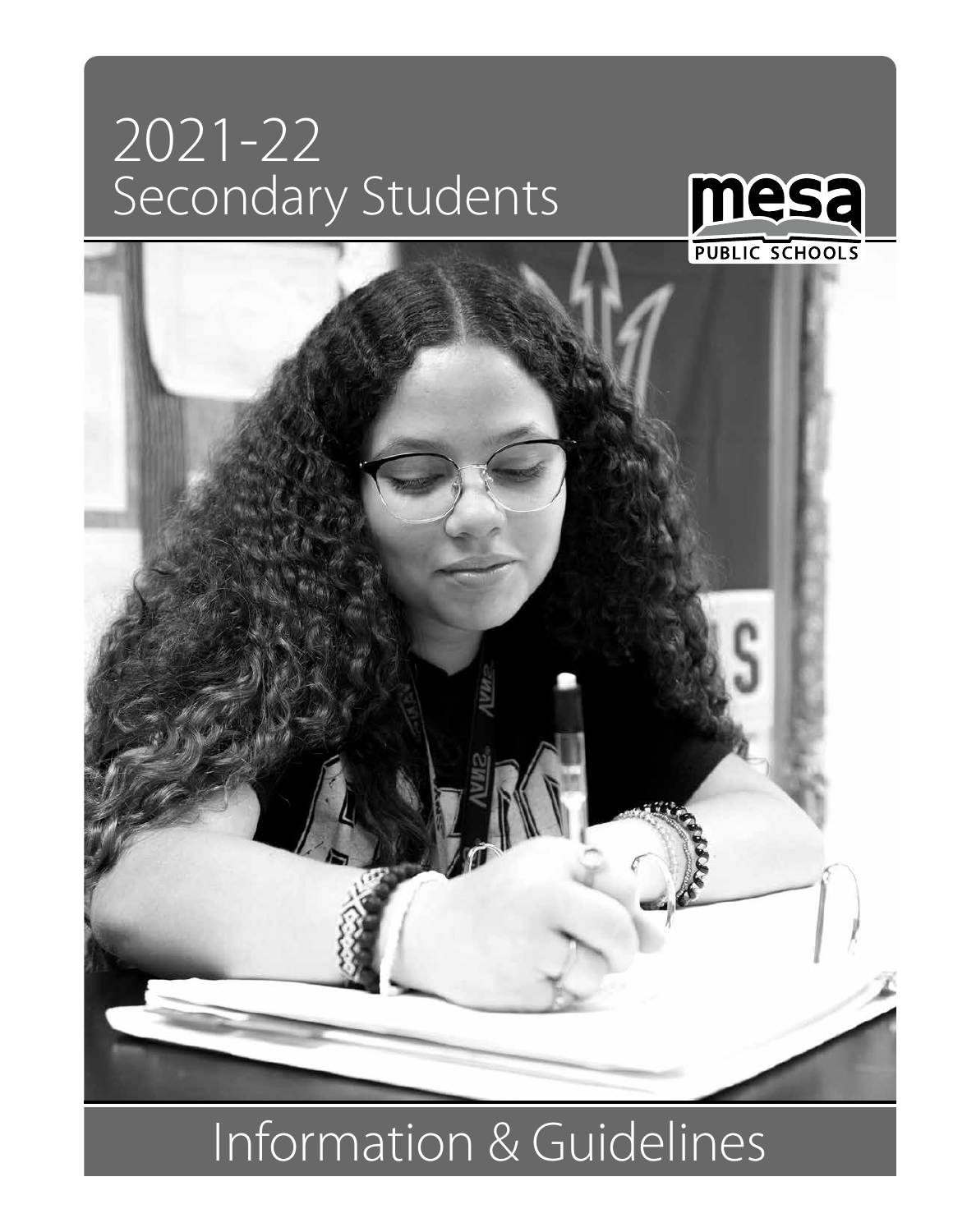# **Table of Contents**

| Extracurricular Activity and                 |  |
|----------------------------------------------|--|
|                                              |  |
|                                              |  |
|                                              |  |
|                                              |  |
|                                              |  |
|                                              |  |
| Graduation Requirements and Diploma Options5 |  |
|                                              |  |
|                                              |  |
|                                              |  |
|                                              |  |
|                                              |  |
|                                              |  |
|                                              |  |
|                                              |  |
|                                              |  |
|                                              |  |
|                                              |  |
|                                              |  |
|                                              |  |
|                                              |  |

| Payment for Optional Materials,             |  |
|---------------------------------------------|--|
|                                             |  |
|                                             |  |
|                                             |  |
|                                             |  |
|                                             |  |
|                                             |  |
|                                             |  |
|                                             |  |
|                                             |  |
|                                             |  |
|                                             |  |
|                                             |  |
|                                             |  |
|                                             |  |
|                                             |  |
|                                             |  |
|                                             |  |
|                                             |  |
|                                             |  |
|                                             |  |
|                                             |  |
|                                             |  |
|                                             |  |
|                                             |  |
|                                             |  |
|                                             |  |
|                                             |  |
|                                             |  |
|                                             |  |
|                                             |  |
| · Drug Education and Counseling Programs 14 |  |
|                                             |  |
|                                             |  |
|                                             |  |
|                                             |  |
|                                             |  |
|                                             |  |
|                                             |  |

#### MESA PUBLIC SCHOOLS · 63 EAST MAIN STREET #101 · MESA, ARIZONA 85201-7422 · 480-472-0000

İ

mesa www.mpsaz.org witter.com/mpsaz You Tube youtube.com/mpsaztv

F facebook.com/mpsaz F facebook.com/mpsenespanol O instagram.com/mpsaz O instagram.com/mpsenespanol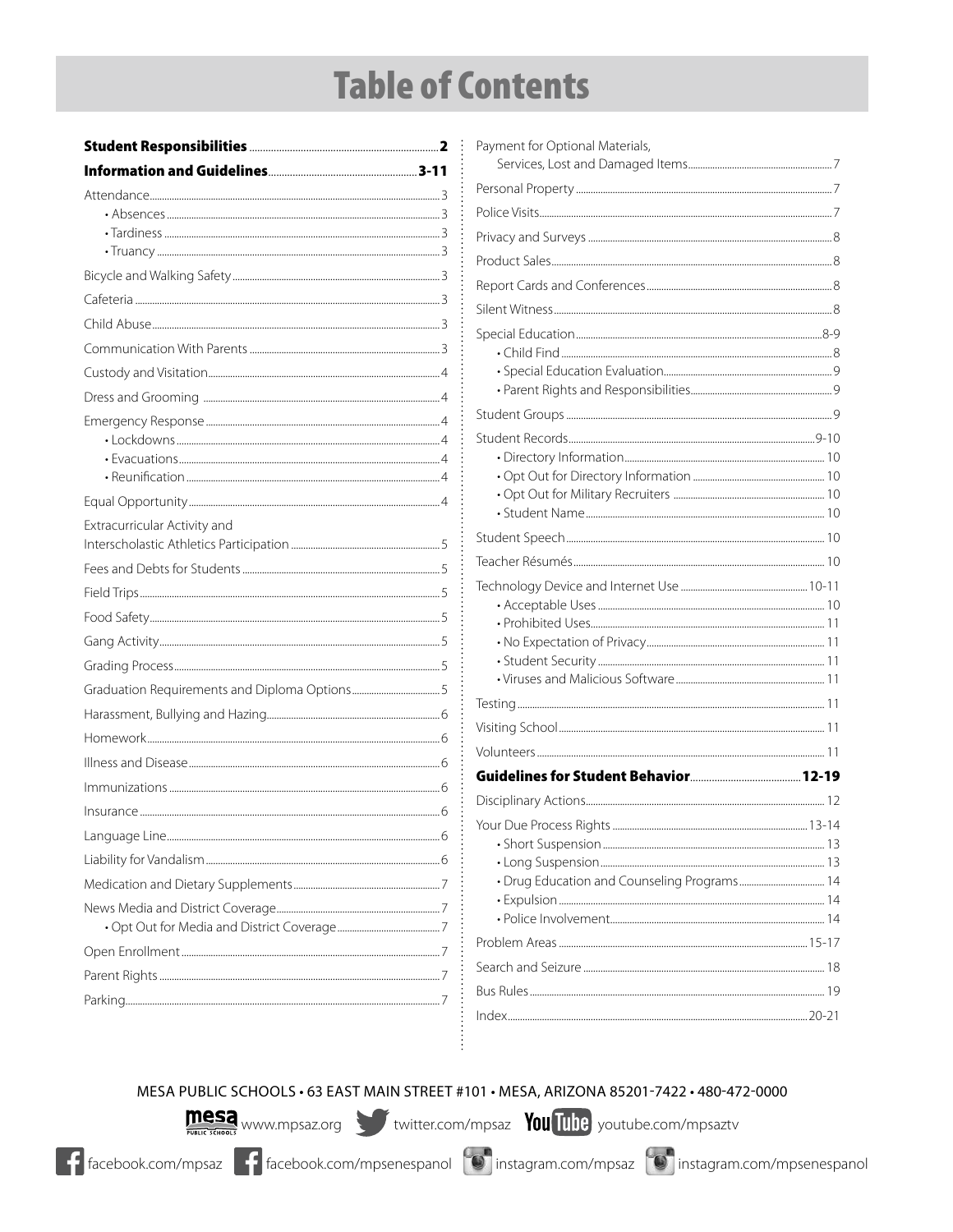

### OUR PROMISE

Every student in Mesa Public Schools is known by name, served by strength and need, and graduates ready for college, career and community.

### PORTRAIT OF A GRADUATE

The essential attitudes and skills students need to graduate ready for college, career and community.



#### ESSENTIAL ATTITUDES

#### **Ethical**

- Acts with character
- Is of service to others
- Takes responsibility for one's words and actions

#### **Inclusive**

- Finds common ground
- Invites and seeks to understand the ideas of others
- Sees strength in differences

#### **Resilient**

#### • Adaptable

- Learns from mistakes
- Is willing to risk trying again

#### ESSENTIAL SKILLS

#### **Collaborator**

Learns from and contributes to the learning of others while working toward a common goal

#### **Communicator**

Listens and shares ideas clearly and effectively, keeping the audience and purpose in mind

#### **Community Contributor**

Brings people together and contributes to the community and world

#### **Creative Thinker & Innovator**

Uses curiosity and imagination to inspire new ideas or build upon existing ones

#### **Critical Thinker & Problem Solver**

Investigates, learns and sees more than one way to solve a problem

This districtwide handbook contains a wealth of information parents need to help their children succeed in Mesa Public Schools. For details on any topic, parents may:

- Contact their children's teachers, school secretaries or school administrators
- Visit mpsaz.org/parents for an online version of *Information and Guidelines* and links to all policies, programs and services featured in this handbook
- Call 480-472-0223 for policy information over the phone, or visit mpsaz.org/parents to view an online version of the district policy manual
- Send an email to info@mpsaz.org

#### **DEFINITION OF TERMS THROUGHOUT THIS HANDBOOK**

"Parent" means a parent *(unless parental rights have been judicially limited or severed)*, a legal guardian or an individual acting as a parent in the absence of a parent or guardian.

"Policy" refers to a district Governing Board policy and administrative regulation.

"School administrator" means a school principal, principal's designee, assistant principal, team leader, school coordinator or district administrator.

"Assistant superintendent" means an assistant superintendent or their designee.

"Associate superintendent" means an associate superintendent or their designee.

*Information and Guidelines* and the district policy manual may not cover every situation. In the absence of specific direction, school administrators have the authority to use their discretion.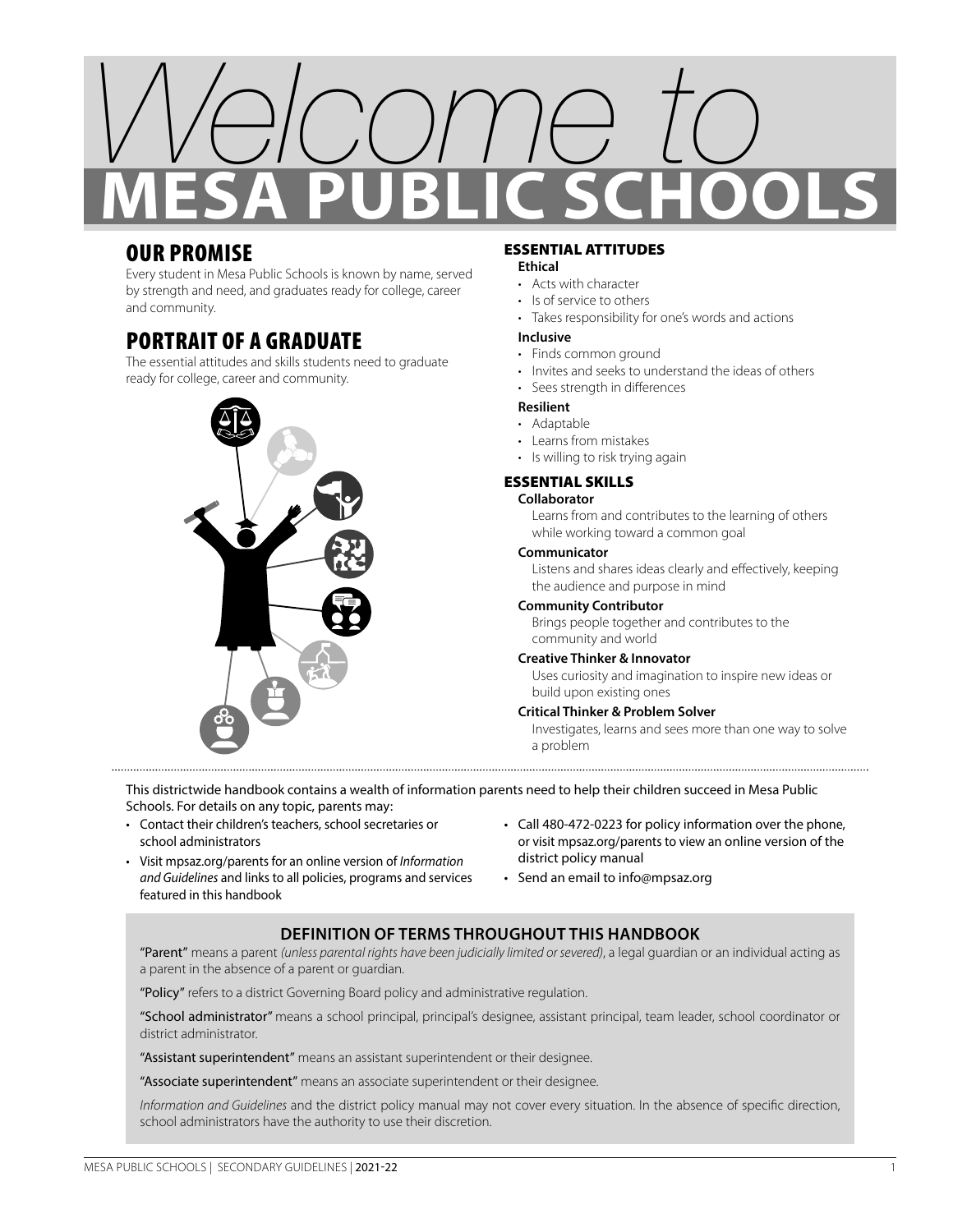# STUDENT RESPONSIBILITIES All students have the responsibility to:

#### **Respect the rights of others to study and learn.**

Students come to school for an education. No one has the right to interfere with the education of others.

#### **Attend school daily unless ill or excused by the school.**

Students have a responsibility to take advantage of every opportunity to learn so they can function effectively in society. Students who maximize their opportunities to learn are more successful in school and later in life.

#### **Be on time for all classes.**

Students who enter a classroom after a class has begun are interfering with the rights of others to learn and study.

#### **Complete all in-class and homework assignments, and meet deadlines.**

The primary responsibility for learning belongs to the student. Since everything that must be learned cannot be accomplished during the school day, there will be homework assignments. Education is an ongoing process that doesn't stop when the school day ends.

#### **Come to class with necessary books and materials.**

A teacher should not have to delay class because a student has come unprepared to begin work. This interferes with the rights of others to learn and study. Getting an education requires more than merely being in class; students are expected to actively participate in their learning.

#### **Respect public property, and carefully use and return all materials and equipment.**

Schools are a community's gift to its young people. It is wrong to abuse that gift. Responsible use of materials and equipment will preserve them for future students.

#### **Obey school rules.**

Rules are designed to ensure schools and classrooms are learning environments where students are safe and successful. Students have a responsibility to obey these rules so each student has the proper environment in which to learn.

#### **Volunteer information, and cooperate with school staff in disciplinary cases.**

Every community depends upon the willingness of citizens to play a part in upholding the rules by which everyone has agreed to live. To volunteer information and cooperate with school staff members are the obligations of a good school citizen.

#### **See that school documents and correspondence to parents reach home.**

Education requires a partnership between the home and the school. For the partnership to work, those involved must know what is happening. Teachers regularly offer documents, for parents to review, that outline the academic progress of their children. Students, parents and teachers should work together to maximize learning.

#### **Comply with legal responsibilities.**

Students are to comply with policies and regulations, pursue the required course of study and respond appropriately to the authority of the teachers, administrators and Governing Board members.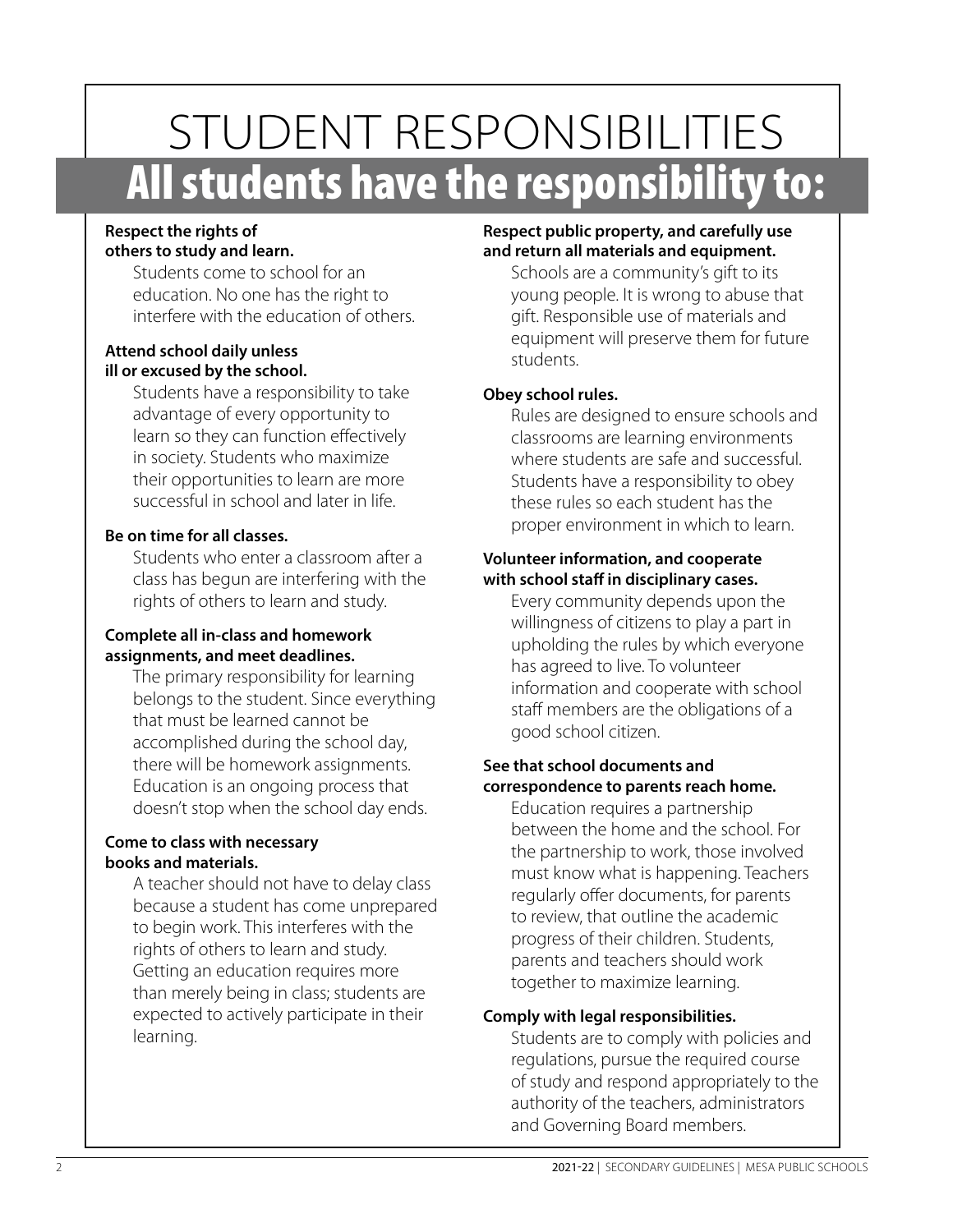## Secondary Students INFORMATION & GUIDELINES 2021-22

### ATTENDANCE

We count on parents to ensure that children attend school and arrive on time.

#### **Absences**

Parents are expected to inform the school when their children will be absent. If children are absent without prior notice, the school will make reasonable efforts to notify parents within the applicable time periods prescribed by law.

It is important that parents let the school know right away if their phone numbers change.

Please provide notes from doctors and dentists to excuse children for appointments, illnesses or injuries.

If parents do not authorize absences within one day after their children return to school, absences are unexcused.

Parents are responsible for providing advanced notice when a child must leave during the school day for an appointment or other circumstances, and they must indicate who will pick up the child from school.

Parents who anticipate extended absences should contact the school. If they do not, children are withdrawn from school after missing 10 days in a row.

#### **Tardiness**

Students are tardy if they are not seated when the bell signals the start of class. They are considered absent if they are 10 or more minutes late.

#### **Truancy**

Students must be in school until they successfully complete 10th grade or reach age 16. State Statute A.R.S. §15-803 defines "Truant" as an unexcused absence for at least one class period during the day. For truancy purposes, one class period equals one absence.

Attendance officers may talk to students and parents about the legal consequences of truancy. The district also sends parents and students warning letters. If students are habitually truant or excessively absent, parents and students may be cited and referred to the court.

Students are habitually truant if they have five or more unexcused absences. They are excessively absent if they have 18 or more excused or unexcused absences.

### BICYCLE AND WALKING SAFETY

Students must obey traffic laws, and they should wear helmets when riding to and from school. Suspicious behavior observed along the way should be reported to a school administrator or police officer.

Bicycles should be locked when parked at school. Mesa Public Schools is not responsible for loss, theft or damage.

### CAFETERIA

Our nutritious meals follow policy JL and the U.S. Department of Agriculture's Dietary Guidelines for Americans. Free school meals are available to all students in the 2021-22 school year, due to an extension of the USDA Summer Food Service Program. Second meals and a la carte items may be available for purchase. Parents or guardians can place money in their student's account by cash or check at school, or by credit or debit card at myschoolbucks.com. Free and reducedprice meal applications are available at school and online for families seeking discounts on athletics, academic tests, college application fees and internet access. Learn more at mpsaz.org/food.

### CHILD ABUSE

To ensure student safety, school employees must report suspected physical abuse, neglect and sexual abuse to the Department of Child Safety (DCS) or the police. All reports are confidential records. Requests for information should be directed to DCS or the appropriate law enforcement agency.

The reporting law applies most often to adults abusing children. When students are accused of sexual harassment, fighting or bullying, we review each incident carefully for indications of abuse. The accusations may be investigated by the police for possible criminal charges — regardless of the age and maturity of the alleged abuser.

### COMMUNICATION WITH PARENTS

Make sure you are receiving important news from your child's school by following these simple steps to stay connected.

Manage your SchoolMessenger communications preferences

Download the free SchoolMessenger app for Apple and Android to select what types of messages you want to receive by phone, text or email. Make sure your email address is updated in our student database to authenticate the app.

#### **Text updates**

To begin receiving text message updates from your school, simply text "yes" to 67587. You will receive the following reply: "You are registered to receive approximately 3 messages/month, Txt STOP to quit, HELP for help." Make sure the school has your cellphone number(s) in our student information database. A maximum of two cellphone numbers per student can be accommodated.

#### **Parent Portal**

If you haven't already established your MyMPS Parent Portal account, visit the school office to pick up your activation key and follow the step-by-step instructions available at mpsaz.org/mymps.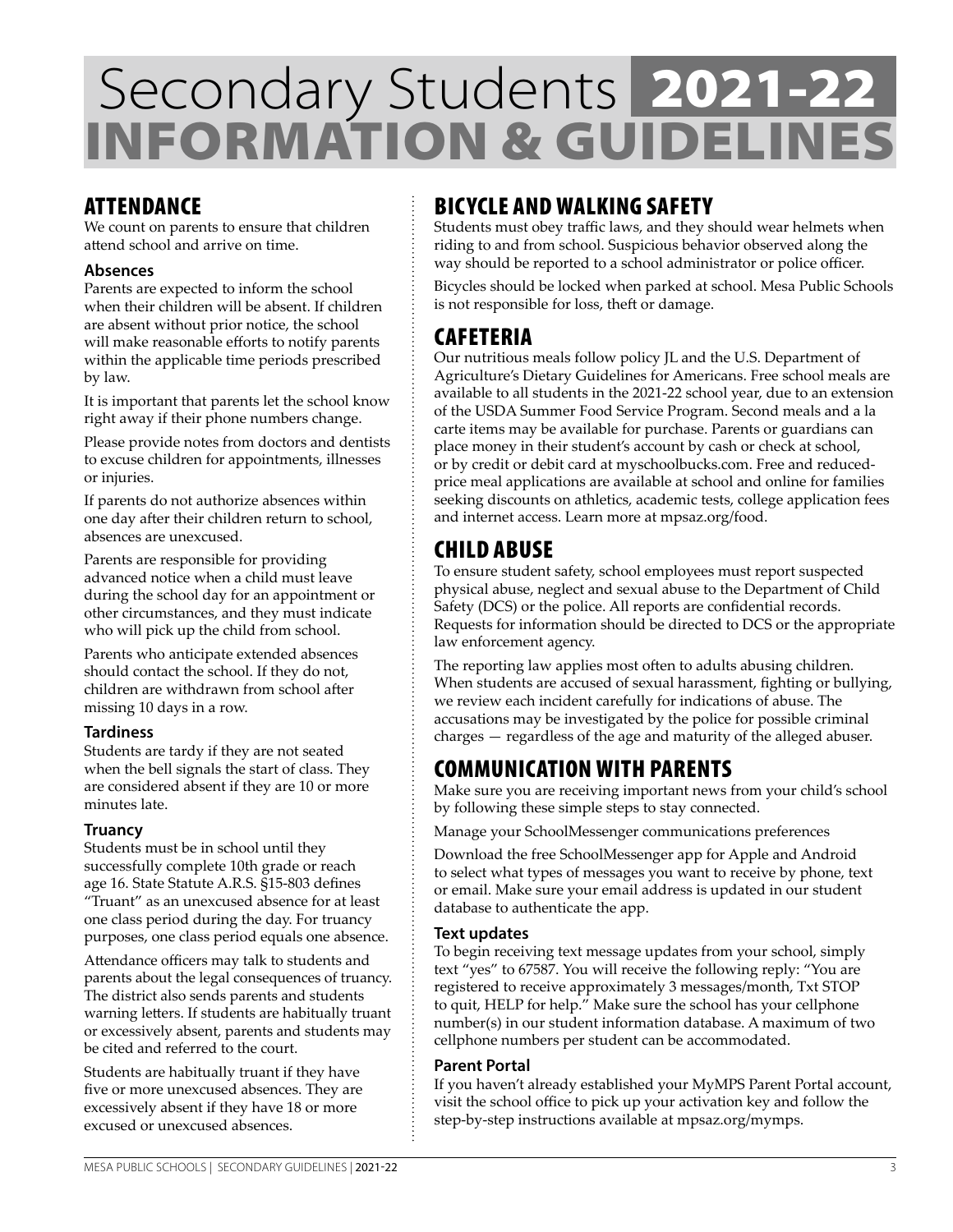#### **Social Media**

For up-to-the-minute news, updates and photos from our schools, like or follow Mesa Public Schools on Facebook, Instagram and Twitter @mpsaz or on Facebook and Instagram @mpsenespanol. Find us on YouTube at youtube.com/ mpsaztv

#### **Flyers, information and news straight to your inbox**

The district uses Peachjar to send flyers and information to families via email. Learn about school events, extracurricular opportunities and more. Make sure you have an up-to-date email address on file at your school. You may also log in at peachjar.com to manage your delivery preferences. Your username is the email address your school has on file. Forgotten password? No problem, just select "Forgot Password?" to reset it.

### CUSTODY AND VISITATION

We do our best to respect the child-custody and visitation rights of separated or divorced parents, as prescribed in state laws and valid court orders.

Custodial parents or parents with joint custody are responsible for providing the district the most recent court order if child custody or visitation issues affect the school. See Policy JH.

### DRESS AND GROOMING

Please refer to Governing Board policy JFCA and administrative regulation JFCA-R for information on dress and grooming.

### EMERGENCY RESPONSE

School emergencies, such as power outages, threats or neighborhood incidents, may require precautionary lockdowns or evacuations. Schools practice emergency response techniques regularly.

Our first concern is always the safety of students and staff. Parents can count on Mesa Public Schools to provide resources, such as security, transportation, food, water, and the added protection of police and fire officials.

The first information parents hear from the media or others may be inaccurate. Please do not contact the school. We will provide parents information via the district's communication system as quickly as possible.

Do not call or send text messages to your children. If they contact you, direct them to follow instructions from school officials.

#### **Lockdowns**

Lockdowns take place when there are safety concerns on campus or in the vicinity. During a lockdown, students and staff are secure in their classrooms. Do not go to the school. Office and classroom doors are locked, and no one is allowed in or out.

Children are not released from school without the authorization of police and/or fire officials. Please be patient, and follow directions from the staff.

#### **Evacuations**

If emergency responders believe students and staff would be safer off campus, school officials follow established evacuation procedures for relocation to a predetermined site. The district provides additional supervision, and students remain with their classes.

Sometimes, evacuations are brief, and students quickly return to the normal school schedule. Parents should not go to the evacuation site. Additional individuals add confusion to the emergency situation and take the staff's attention away from students.

#### **Reunification**

The school cares for students in lockdowns or evacuations during the school day and beyond, if necessary. But there may be times when parents are contacted and asked to pick up their children.

In a reunification, students are released to parents or other adults designated on emergency contact forms. Photo identification is required.

### EQUAL OPPORTUNITY

Policy prohibits discrimination based on race, color, ethnicity, national origin, religion, sex (including gender identity and sexual orientation), disability or age, and provides equal access to the Boy Scouts and other designated youth groups.

Under certain conditions, such discrimination can include harassment by students or staff if the conduct creates a hostile learning environment under the law.

Lack of English language skills is not a barrier to admission and participation in district programs and activities.

See Policies JB and JFD for details on discrimination, complaint procedures and resolutions. Students may report discrimination to teachers, counselors, student advisors or school administrators.

The associate superintendent is the district's compliance officer for:

- Title IX *(gender-based discrimination)*
- Title VI *(discrimination based on race, ethnicity, national origin and religion)*

For assistance, call 480-472-0205. Or write to Associate Superintendent, Mesa Public Schools, 63 E. Main St. #101, Mesa, AZ 85201.

The assistant superintendent of special education is the district's compliance officer for disability-based discrimination:

- Section 504 of the Rehabilitation Act
- Americans With Disabilities Act
- Individuals With Disabilities Education Act

For assistance, call 480-472-0702. Or write to Assistant Superintendent of Special Education, Mesa Public Schools, 1025 N. Country Club Drive, Mesa, AZ 85201.

Any student who knowingly makes false accusations of discrimination may be subject to disciplinary action.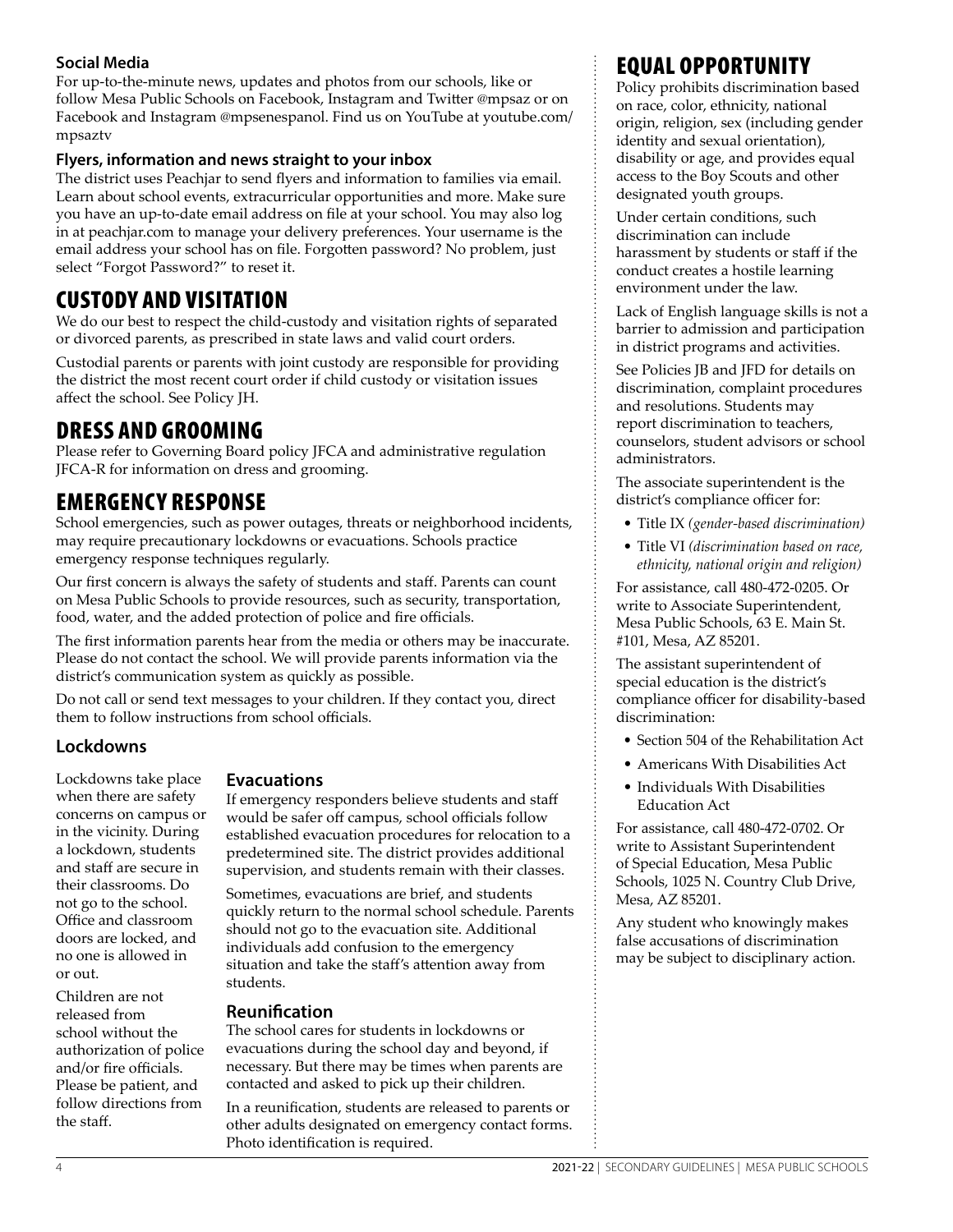### EXTRACURRICULAR ACTIVITY AND INTERSCHOLASTIC ATHLETICS PARTICIPATION

Students must pass all classes to participate in junior high athletics and high school interscholastic athletics and activities.

#### **High school interscholastic athletics participation**

Ninth- through 11<sup>th</sup>-graders must take at least five courses for credit. Seniors must take at least four courses, which must be sufficient to complete all credit requirements to graduate.

Ninth-grade students' district progress report with a failing comment or the district quarter and semester report cards with a failing or incomplete or no credit grade will serve as notice to the student and the parent that the student is not passing and ineligible.

For 10<sup>th</sup>- to 12<sup>th</sup>-grade students, district quarter and semester report cards with a failing or incomplete or no credit grade will serve as notice to the student and parent that the student is not passing and ineligible.

For grades nine through twelve, the district will use the athletic academic eligibility timeline to determine the dates when students' academic eligibility will be checked and when a previously ineligible student may resume participation. See Administrative Regulation IGDJ-R-E(1).

### FEES AND DEBTS FOR STUDENTS

Schools charge fees for extracurricular activities, on-campus parking, and fine arts and career and technical education courses. Students and their parents must meet their financial obligations to the district. The district may use reasonable and cost-effective methods to obtain payment of a delinquent debt, or establish a payment plan.

School administrators may waive or reduce fees for economic hardship. A student with delinquent debt will not be denied education services or access to education records. For fee schedules and information on tax credits for extracurricular activities, see "Fees for students" at mpsaz.org/parents.

### FIELD TRIPS

Only students who are approved for a particular activity, and their assigned sponsors, teachers, coaches and schoolor district-approved chaperones may participate in field trips.

### FOOD SAFETY

All food brought onto campus for students to share at classroom celebrations or other group activities must originate from stores or commercial kitchens certified to comply with Maricopa County Environmental Services regulations.

County regulations also apply to school-sponsored functions, such as barbecues, pancake breakfasts and carnivals. See Policy JL.

### GANG ACTIVITY

Students may not engage in any gang activity, no matter where or how it occurs, if it has a substantially detrimental impact on school activities, students or staff in relation to school attendance and/or school operations or the school environment.

Students who engage in gang activity are subject to disciplinary action. See Policy JFCE.

### GRADING PROCESS

The following scale ensures common, consistent reporting in seventh- through 12th-grade subjects assigned achievement grades:

| <b>ACHIEVEMENT GRADE %</b> |                                                                                                                                                                               |
|----------------------------|-------------------------------------------------------------------------------------------------------------------------------------------------------------------------------|
| A                          | Consistently meets curriculum standards at an outstanding level (90-100)                                                                                                      |
| B                          | Generally meets curriculum standards at a high level (80-89)                                                                                                                  |
|                            | Meets curriculum standards at a satisfactory level (70-79)                                                                                                                    |
| $\mathsf{D}$               | Meets some curriculum standards (60-69)                                                                                                                                       |
| $D-$                       | Minimum Progress (teacher discretion) (59-59.99)                                                                                                                              |
|                            | Fails to meet curriculum standards. If courses are credit bearing, no credit toward graduation is<br>qranted to a student receiving a final grade of "F" in the course. (<59) |

For additional and detailed information on non-letter grading, please see the Junior High and Senior High Course Description Catalogs.

### GRADUATION REQUIREMENTS AND DIPLOMA OPTIONS

Students who earn 22 required and elective credits, pass the American Civics Test and meet attendance standards are eligible for Standard Diplomas.

Students who complete more rigorous course work and maintain a high gradepoint average may be eligible for additional diploma designations. See *"Course Description Catalog"* at mpsaz.org/parents.

Students must comply with the coach's rules and the district's Code of Conduct for Athletic Activities and Spirit Lines. See "Athletics Code of Conduct" at mesasports.org.

#### **Junior high athletics participation**

Seventh- and eighth-grade students' grades will be checked a minimum of one time each season at progress report time. Students failing a class at this time will be ineligible for a minimum of one athletic contest. A student may regain eligibility by providing proof of a passing grade to the coach and athletic director. If the student fails to raise the failing grade to a passing grade, the student will remain ineligible for the remainder of the season.

See the Junior High Athletic Conference document at mesasports.org for additional eligibility requirements.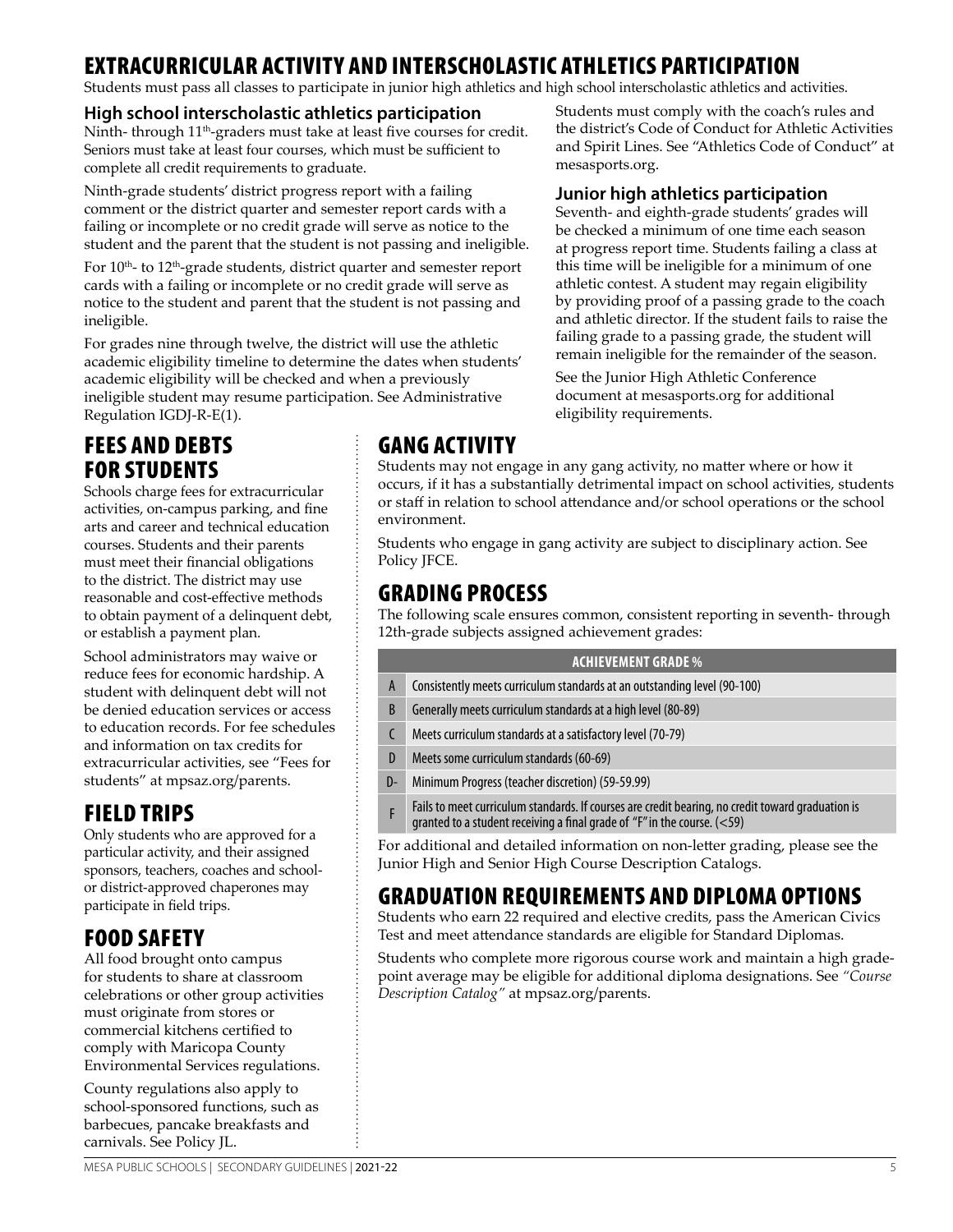### HARASSMENT, BULLYING AND HAZING

Harassment, bullying and hazing are prohibited at school, in school vehicles, at school bus stops, during school-sponsored activities and while students are traveling to or from school.

Harassment means any abusive conduct that is directed at one or more students because of the student's actual or perceived race, color, ethnicity, national origin, religion, sex (including gender identity or sexual orientation), disability or age, and that is sufficiently severe, pervasive or persistent so as to interfere with or limit the student's ability to participate in or benefit from the services, activities or opportunities offered by the school. It includes retaliation and sexual harassment.

Unwelcome sexual advances, requests for sexual favors and other verbal or physical conduct of a sexual nature may constitute sexual harassment.

Bullying means any aggressive, intentional behavior carried out by a person or group repeatedly and over time against a victim who cannot easily defend himself or herself. It may be verbal, physical or relational; and it requires an observed or perceived imbalance of power – such as physical strength, access to embarrassing information or popularity – between the bully and victim.

Bullying includes cyberbullying, which means any act of bullying committed by use of electronic technology or communication devices, including social networking and other internet communications, that occurs on school property or at a school-sponsored event; substantially interferes with a student's education; threatens the overall educational environment; or substantially disrupts the operation of a school.

Hazing means forcing a student to risk or suffer physical or mental harm or degradation to join, participate in or remain in a school-affiliated organization or activity.

Students who believe they have been harassed, bullied or hazed should report the behavior to a teacher, counselor, student advisor, nurse, health assistant or school administrator. All school employees must report such incidents. All reports are investigated and confidential.

Students who engage in harassment, bullying or hazing are subject to disciplinary action. See Policies JFD and JFCM.

### HOMEWORK

Each school's homework plan is designed to reinforce learning objectives and enhance student achievement. Homework enables students to practice, complete, make up or extend classroom work. Homework is not given as a penalty.

Depending on students' study habits, academic skills and course load, daily homework usually ranges from:

- 1 to 1 ½ hours in junior high
- 1 ½ to 2 ½ hours in senior high

### ILLNESS AND INJURY

Sick children should stay home to rest, recover and minimize the spread of disease.

Students should not attend school if symptoms include fever, diarrhea, vomiting, severe sore throat or a draining wound. Students should be fever free without medication before returning to school.

Parents are notified and asked to pick up children who become ill at school.

Parents must inform the school and coaching staff of any illnesses or injuries that may affect students' health and safety during physical education and athletics. A doctor's note is required for an extended absence and may be required to resume participation in PE and athletics.

### IMMUNIZATIONS

Arizona law requires children to be up to date on their immunizations to attend school. Documented proof is required for students entering Mesa Public Schools.

Information is available in the school health office regarding Medical, Personal and Religious Exemption Forms. Exempt students are excluded from school if there is an outbreak for which they have not been immunized.

### INSURANCE

The district does not carry medical or dental insurance for students who become ill or are injured during school activities. Parents are responsible for their children's insurance and related expenses.

An optional school-day accident and health policy is available for purchase through a private agency. See "Insurance" at mpsaz.org/parents.

### LANGUAGE LINE

Over-the-phone interpretation enhances home-school communication with parents. Language Line features three-way interpreter conversations from English into more than 170 languages. All calls are confidential. This service is free for parents and schools.

Call your school secretary to request Language Line interpretation. Or contact the district's English Language Acquisition Department, 480-308-7500.

### LIABILITY FOR VANDALISM

If students damage or destroy school property, they may be suspended or expelled. Parents may be liable for their children's vandalism.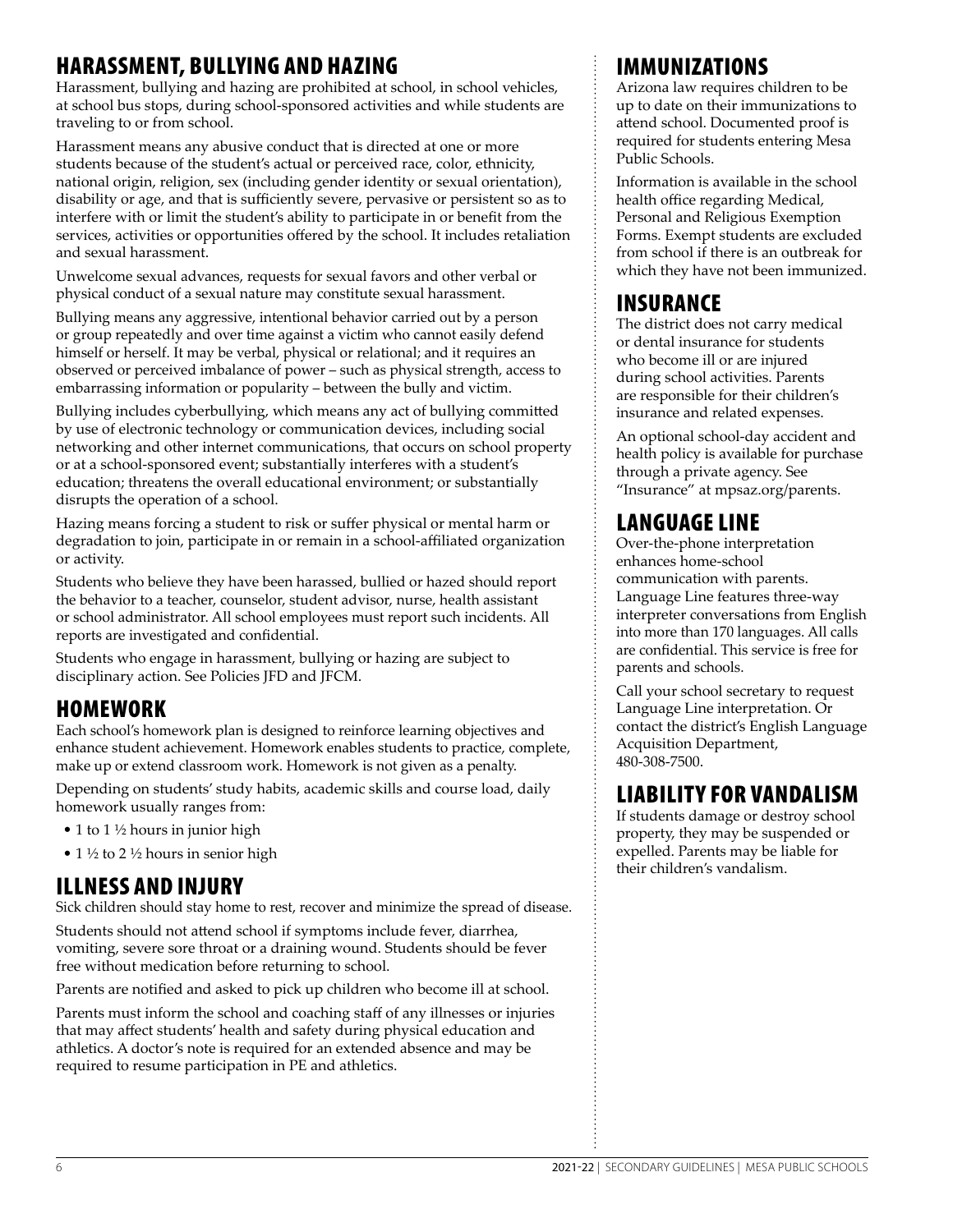### MEDICATION AND DIETARY SUPPLEMENTS

School personnel may administer medication to students during school hours if:

- A Parent/Physician Consent for School to Administer Medication form is completed at the beginning of each school year and when the medication or dosage changes
- There is an unaltered, current pharmaceutical label attached to prescription medication
- Over-the-counter and dietary supplement medication are in its original container and dosage must be weight and age appropriate per label.
- Medication is administered and stored in the health office

Over-the-counter medication and dietary supplements may not be given for longer than five consecutive days without a medical provider's prescription order.

Parents are notified when more medication is needed and when unused or discontinued medication is to be picked up from school.

Students may carry and selfadminister prescribed emergency medication or inhalers if they are properly labeled and if parents provide written consent to the health office.

No other medication, including over-the-counter medications and dietary supplements, may be carried by the student unless the school nurse and administrator have signed an Individualized Health Care Plan. Selfadminister medication plans may be developed for diabetic students with physician approval. See Policy JHCD.

### NEWS MEDIA AND DISTRICT COVERAGE

Students may be interviewed, photographed or recorded by the news media or district employees for print, radio, television or online content.

#### **Media Opt Out**

Parents may submit Opt Out Forms to the office within the first two weeks of school or enrollment, whichever is later. The form is available at mpsaz.org/parents. **A new Opt Out Form must be submitted each year.**

### OPEN ENROLLMENT

Our schools welcome open-enrollment students from other district attendance zones and other Arizona districts. Applications are available at all schools and online. See "Open Enrollment" at mpsaz.org/parents.

Applications for enrollment for the next school year are due before March 1 for notification of the acceptance decision by April 1. If applications are returned on or after March 1, parents will be notified as soon as possible.

Parents and students must agree that students will honor all school rules and regulations, including standards for academic effort, conduct and attendance. Failure to comply with school rules may result in reassignment to another school.

### PARENT RIGHTS

Policy KBAA explains a variety of rights on a range of educational issues. The information is available at schools and mpsaz.org/rights.

### PARKING

Parking privileges vary by high school. Please see your child's school front office to inquire about grade level, driver's license, insurance and registration requirements.

Students receive parking regulations when decals are issued. Any violation may result in penalties. Vehicles may be towed. Students may lose parking privileges and receive police citations.

Neither the school nor the district is responsible for theft or damage to any vehicle or its contents.

### PAYMENT FOR OPTIONAL MATERIALS, SERVICES, LOST AND DAMAGED ITEMS

When students enroll, basic course materials, identification cards, and some lockers and locks are required. They are free.

Other lockers and locks, physical education towels, activity cards and yearbooks are optional and not free. Supplemental course materials and service fees vary. High school course fees are required. Junior high course fees are voluntary material donations.

Lost or damaged textbooks and other required materials must be replaced.

Students who do not meet their financial obligations may not be allowed to participate in extracurricular activities or graduation exercises.

### PERSONAL PROPERTY

Students should not bring valuable personal property to school unless it's necessary for school activities.

Protection of personal property is the responsibility of students and parents. The district is not responsible for loss, theft or damage.

### POLICE VISITS

Police may ask to interview students at school. If parents are being investigated for suspected child abuse or other criminal activity, we cannot notify parents without police approval.

In all other cases, we make reasonable efforts to notify parents in a timely manner unless directed otherwise by police. If we cannot reach parents, we allow the interviews unless students refuse to be interviewed or wish to speak with parents first.

If police want to take students into custody, the school must comply. We notify parents unless the police direct otherwise.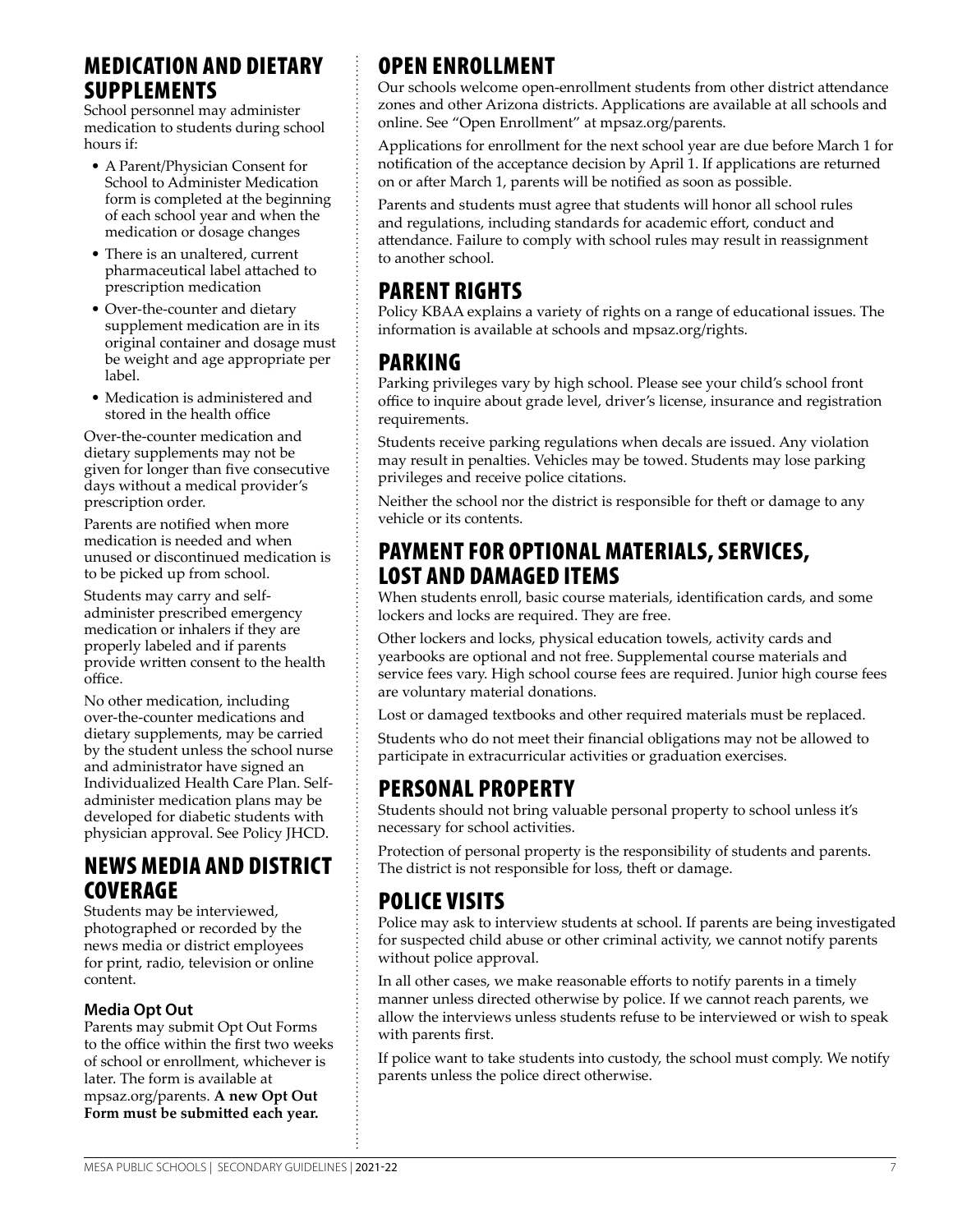### PRIVACY AND SURVEYS

The Protection of Pupil Rights Amendment gives parents and eligible students (emancipated minors or students who are 18 or older) rights regarding protected personal information, instructional materials, physical exams and health screenings:

1. To provide written consent before students participate in any survey funded by the U.S. Department of Education that requests protected information:

- Political affiliations
- Family, mental or psychological problems
- Privileged relationships recognized by law, such as with attorneys, doctors and ministers
- Sexual behavior or attitudes
- Illegal, anti-social, selfincriminating or demeaning behavior
- Family religious practices, affiliations or beliefs
- Income, unless required by law to determine program eligibility
- Critical appraisals of family members
- 2. To be notified and choose to opt out of certain activities, surveys and exams, including:
	- Activities involving collection, disclosure or use of personal information obtained from students to market, sell or otherwise distribute information to others
	- Surveys requesting protected information, regardless of funding
	- Any nonemergency, invasive physical exam or screening required for attendance, administered by the school and not necessary to protect students' health and safety — except for hearing, vision or scoliosis screenings, or any exam or screening permitted or required by state law
- 3. To inspect the following material, upon request, before the district administers or uses:
	- Surveys and instructional material involving protected information

• Instructional material in the educational curriculum

- Documents to collect students' personal information for marketing, sales or other distribution purposes
- 4. To receive notification at the start of each school year, and after substantive changes are made, about the district's policy for complying with the Protection of Pupil Rights Amendment
- 5. To report any violation of rights by filing a claim with the Family Policy Compliance Office, U.S. Department of Education, 400 Maryland Ave., SW, Washington, DC 20202

### PRODUCT SALES

Official school organizations may conduct sales on campus with the approval of the student council and/or the school administrator. All proceeds must be deposited in the student funds account.

No other sales are permitted on school property without the district's prior authorization.

### REPORT CARDS AND CONFERENCES

Report cards are issued four times a year, after each nine-week grading period.

Parents or teachers may request a conference at any time to discuss concerns about student achievement or special needs.

### SILENT WITNESS

Students are encouraged to report anything that threatens the safety or security of people or property at school or school-sponsored activities:

- In an emergency, call 911.
- Talk to any school staff member.
- Leave a message on the Silent Witness line. Call 480-472-STOP (7867).

### SPECIAL EDUCATION

Public schools must provide a free, appropriate education to eligible disabled children. Special education and related services are described in Individualized Education Programs (IEPs) and are provided in the least restrictive environment.

Children with disabilities from age 3 to 22, and their parents, are guaranteed certain educational rights, known as procedural safeguards. Children who are being provided special education services at the time they reach age 22 will continue to receive special education services from the school district until the end of the school year.

The law and its implementing regulations also provide methods to assure that your input is considered.

For the procedural safeguards, see "Special Education" at mpsaz.org/parents. Or call the Special Education department at 480-472-0710 to receive a copy.

If children are having difficulty in school, parents should check with teachers to discuss interventions that may help their children succeed.

If the interventions are unsuccessful or if a disability is suspected, parents may request a referral for special education evaluation. Contact the school administrator, school psychologist or area special education director.

#### **Child Find**

Public schools are required to identify, locate and evaluate all children with disabilities who need early intervention or special education services and who reside within its geographic boundaries.

Parents of children under age 3 are referred to the Arizona Early Intervention Program, 602-532-9960.

Parents of children age 3 through 5 are referred to the district's Special Education department, 480-472-0703.

Children as young as 2 years 9 months may benefit from speech, hearing, vision and developmental screening to determine if further evaluation is necessary. Mesa Public Schools offers eligible children with significant delays enrollment in free special education programs.

Parents of children in kindergarten through 12<sup>th</sup> grade should contact their school.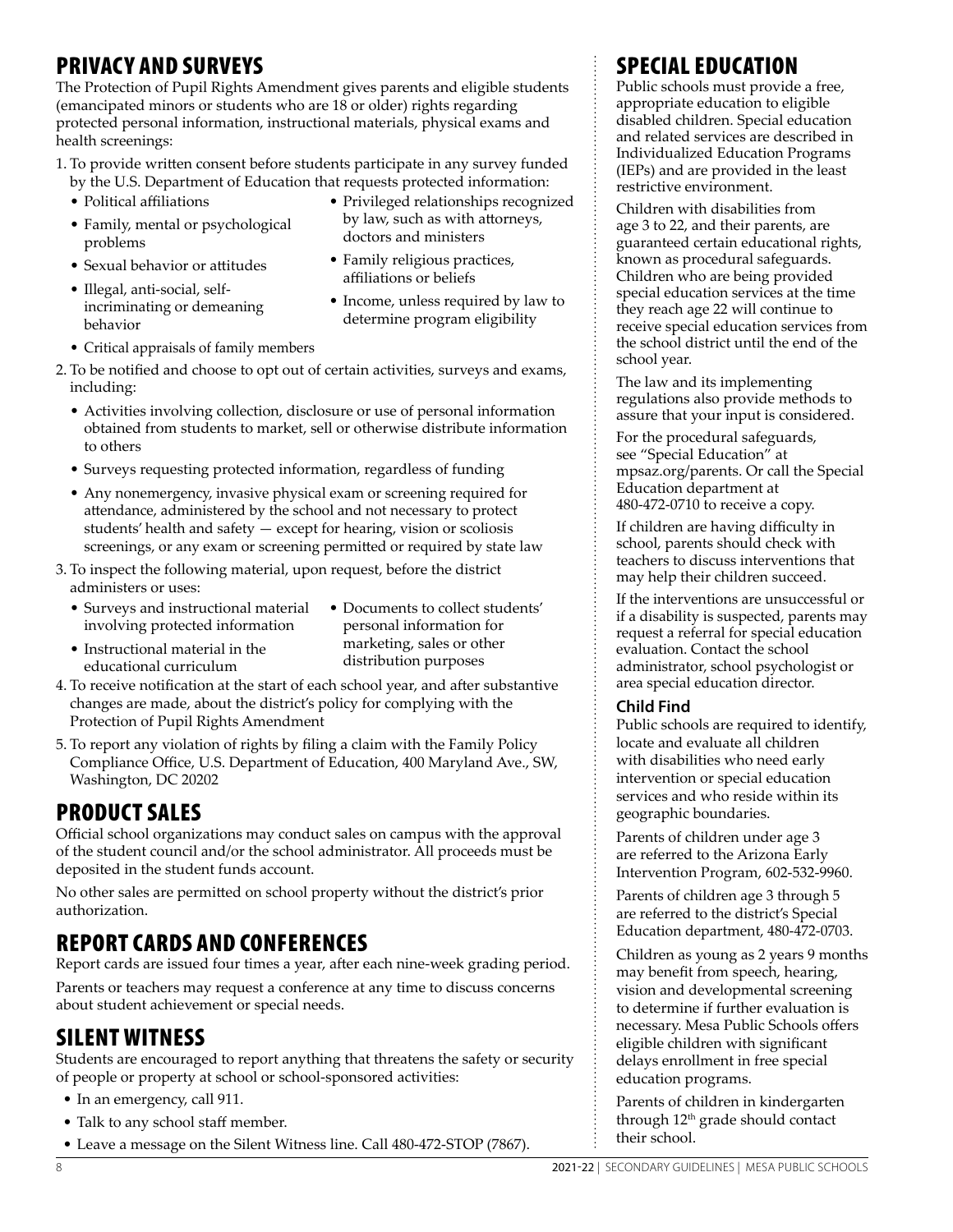#### **Special Education Evaluation**

If special education disabilities are suspected, children are evaluated to identify and document any disabilities that affect learning.

Parents and educators begin by reviewing existing information. If the team needs additional data, the assessments are completed within 60 calendar days of parents' written consent. The team reviews and discusses all the information.

If the team determines children are eligible, parents and educators meet to develop an Individualized Education Program (IEP). Parents may ask others to be present at the meeting.

#### **Parent Rights and Responsibilities**

*STUDENT EDUCATION RECORDS* Parents have the right to inspect and review all education records and all other rights guaranteed by the Family Educational Rights and Privacy Act.

*DESTRUCTION OF EDUCATION RECORDS* The district destroys all special education records five years after students leave special education, withdraw from the district or graduate. Parents who prefer to obtain the records may write to Mesa Public Schools, Special Education Records, 1025 N. Country Club Drive, Mesa, AZ 85201.

*PRIOR NOTICE OF UNILATERAL PRIVATE PLACEMENT*  Parents who disagree with the district must provide written notification 10 business days before enrolling children in private special education schools. The notice must indicate rejection of the placement offered, concerns about the offered placement, and the intent to enroll a child in a private school at public expense.

#### *CONSENT TO SERVICES*

Parents may withhold or withdraw consent for special education services, which cease once parents have withdrawn consent and received notice of their procedural rights. Thereafter, children have the same rights and responsibilities as students without disabilities.

#### *MORE INFORMATION*

For more information about special education programs and procedures, contact:

- your school, or the Special Education department, 480-472-0710
- Raising Special Kids, 602-242-4366, raisingspecialkids.org
- the Arizona Department of Education's Exceptional Student Services Division, 602-542-4013

### STUDENT GROUPS

The federal Equal Access Act prohibits secondary schools from discriminating against extracurricular student groups based on religious, political, philosophical or other speech, including groups that meet to discuss or promote controversial subjects.

Unless specifically noted, the district does not endorse, and is not to be identified with, the aims, policies and opinions of any student group or its members.

### STUDENT RECORDS

The Family Educational Rights and Privacy Act (FERPA) affords parents, and students over 18 years of age, certain rights regarding education records:

- 1. The right to inspect and review education records within 45 days after schools receive requests for access:
	- The parent or student writes to the school administrator and asks to inspect the record. The school administrator arranges for access and notifies the parent or student of the time and place.
- 2. The right to request the amendment of an education record that a parent or student believes is inaccurate, misleading or otherwise in violation of privacy rights under FERPA:
	- A student or parent who is concerned about the accuracy of grades, attendance records or other school records talks to the teacher first. If the matter is not resolved, the parent or student speaks to the school administrator.
	- If the matter remains unresolved, the student or parent writes to the school administrator, specifies what should be changed and explains why.
	- If the school administrator decides not to amend the record, the parent or student is notified and advised of the right to a hearing. The notification includes information on hearing procedures.
- 3. The right to privacy of personally identifiable information in education records, except to the extent that FERPA authorizes disclosure without consent:

One exception is disclosure without consent to school officials, with legitimate educational interests, who are fulfilling their professional responsibilities. School officials are:

- District administrators, supervisors, instructors or support staff members *(including health or security personnel)*
- Governing Board members
- People or companies with whom the district outsources services or functions it would otherwise use its own employees to perform *(such as attorneys, auditors or therapists)*
- Parents or students serving on official committees
- Parents, students or other volunteers assisting school officials in performing their tasks
- 4. The right to file a complaint with the U.S. Department of Education about the district's alleged failure to comply with FERPA requirements:
	- Write to Family Policy Compliance Office, U.S. Department of Education, 400 Maryland Ave., SW, Washington, DC 20202.

Education records, located in student files, consist of two major areas: (1) permanent records, such as grades, attendance reports and health records, and (2) discipline records.

Noncustodial and divorced parents have equal rights relating to student records unless the school has been provided a court order to the contrary.

Upon request, education records are forwarded without consent to officials in another school or another district if a student seeks or intends to enroll there. Only discipline records regarding out-of-school suspension or expulsion will be sent to a school in another district, as required by state and federal law.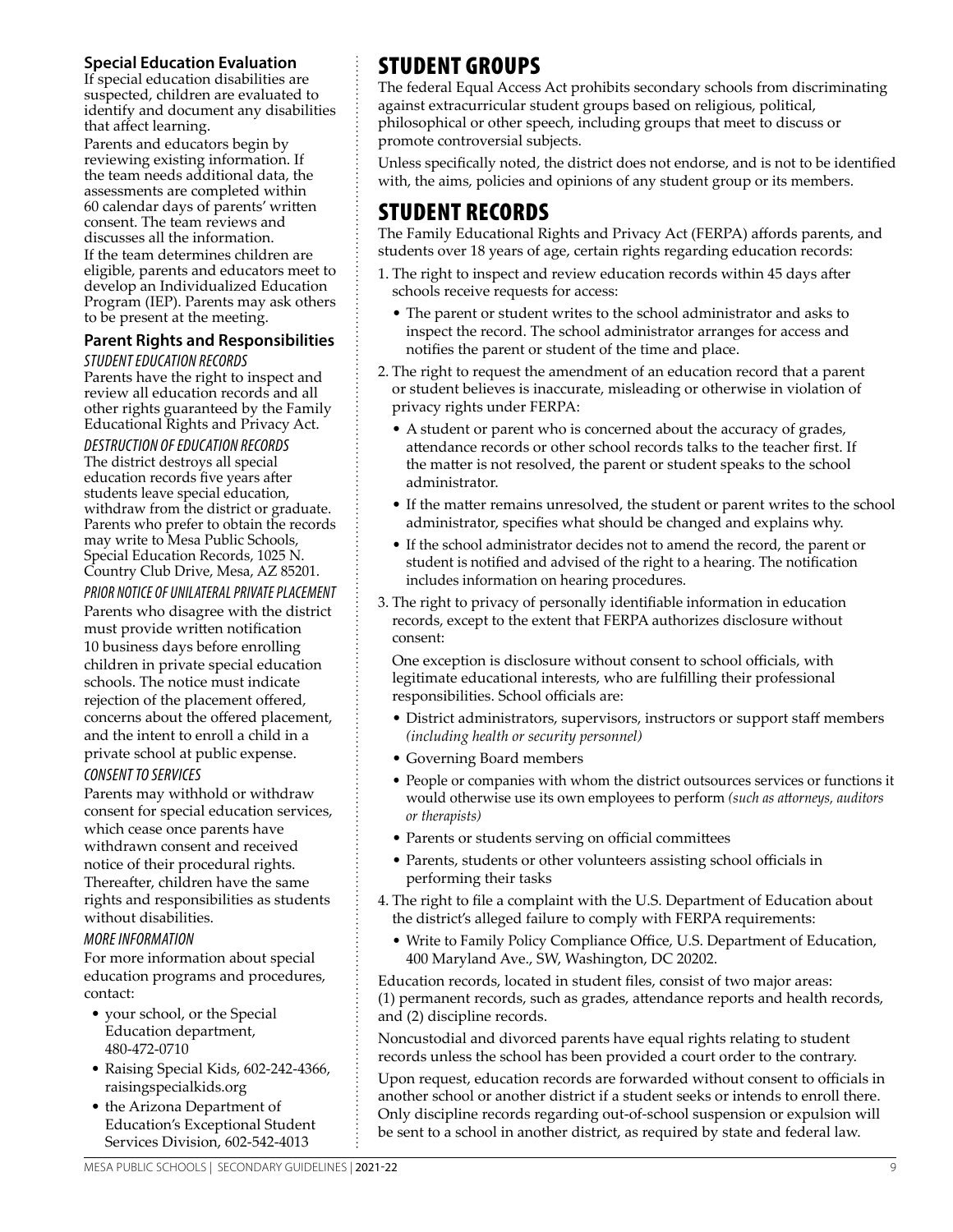#### **Directory Information**

In limited situations, the district may disclose directory information, which is the student's name, address, email address and telephone number; the parents' names, addresses and phone numbers; the student's photograph; date and place of birth; class/grade level; enrollment dates; weight and height if the student is a member of an athletic team; awards received; and extracurricular participation.

Unless the parent opts out of directory information releases, the district will disclose such information only if the request is from a post-secondary institution (such as a college or university); a law enforcement agency or the Department of Child Safety; or a vendor selected by the school to provide a school-related service, such as class photos and yearbooks. Under no circumstance will the district provide directory information to a person or entity for a mass-marketing purpose.

#### **Directory Information Opt Out**

Parents and eligible students may submit Opt Out Forms to the school office within the first two weeks of school or enrollment, whichever is later. **A new Opt Out Form must be submitted each year.** The form is available at mpsaz.org/parents.

#### **Military Recruiter Opt Out**

The district must release high school students' names, addresses and telephone numbers to military recruiters unless parents and eligible students submit an Opt Out Form to the school office anytime during the school year. The form is available at mpsaz.org/parents. **A new Opt Out Form must be submitted each year.**

#### **Student Name**

The district must record the student's legal name in its electronic Student Information System (SIS) and use the legal name in its permanent records. Upon request, a preferred name will be included in the SIS and used by staff members in communications with the student and family.

### STUDENT SPEECH

Students have certain free-speech rights at school. They are not automatically the same as the rights of adults in other settings, due to the special characteristics of the school environment. See Policy JFH.

Prohibited student speech includes, among other things:

- Speech that causes a material and substantial disruption
- Speech that is vulgar, lewd, obscene or plainly offensive
- Speech that harasses, bullies or otherwise substantially interferes with another student's right to attend school or participate in school activities
- Speech that advertises or promotes alcohol, tobacco or illegal drugs
- Fighting words, threats of violence
- Racial, ethnic, sexual or religious slurs

### TEACHER RÉSUMÉS

Contact your school office to request the educational background and teaching experience of our instructional personnel.

### TECHNOLOGY DEVICE AND INTERNET USE

Please view the student device handbook at mpsaz.org/infosys. The district provides student access to technology devices, such as laptops and tablets, and internet service for educational purposes.

Students may also bring personal devices, such as cellphones, smartphones, audio or video recorders, readers, tablets and laptops. Unless being used for acceptable educational purposes, all devices must be turned off and out of sight.

In all cases, the following guidelines apply:

Devices may not be used to violate the privacy of others or disrupt the learning environment. Use of a device to audio and/or video record a person without their consent is not permitted.

If students violate the rules, devices may be confiscated and personal ones held for parent pickup from the school administrator.

The district makes reasonable efforts to manage appropriate use of the internet. Our efforts include the use of a content filter on district-provided internet access and guided supervision, in compliance with the federal Child Internet Protection Act.

The district cannot prevent access to all inappropriate content. We cannot filter content accessed via third-party services.

The district does not provide technical support for personal electronic devices. For district-provided one-to-one devices, please refer to the student device handbook for repair/replacement information.

The district is not liable for data-plan charges students may incur while using personal devices and is not responsible for loss, theft or damage.

#### **Acceptable uses**

The same rules and expectations that govern student conduct and communication apply to student use of technology and the internet. Students must follow network etiquette rules, internet guidelines and Governing Board policies during school and school-related activities.

Students who have questions about appropriate uses should ask the teacher. For complete information, see Policy JFCH.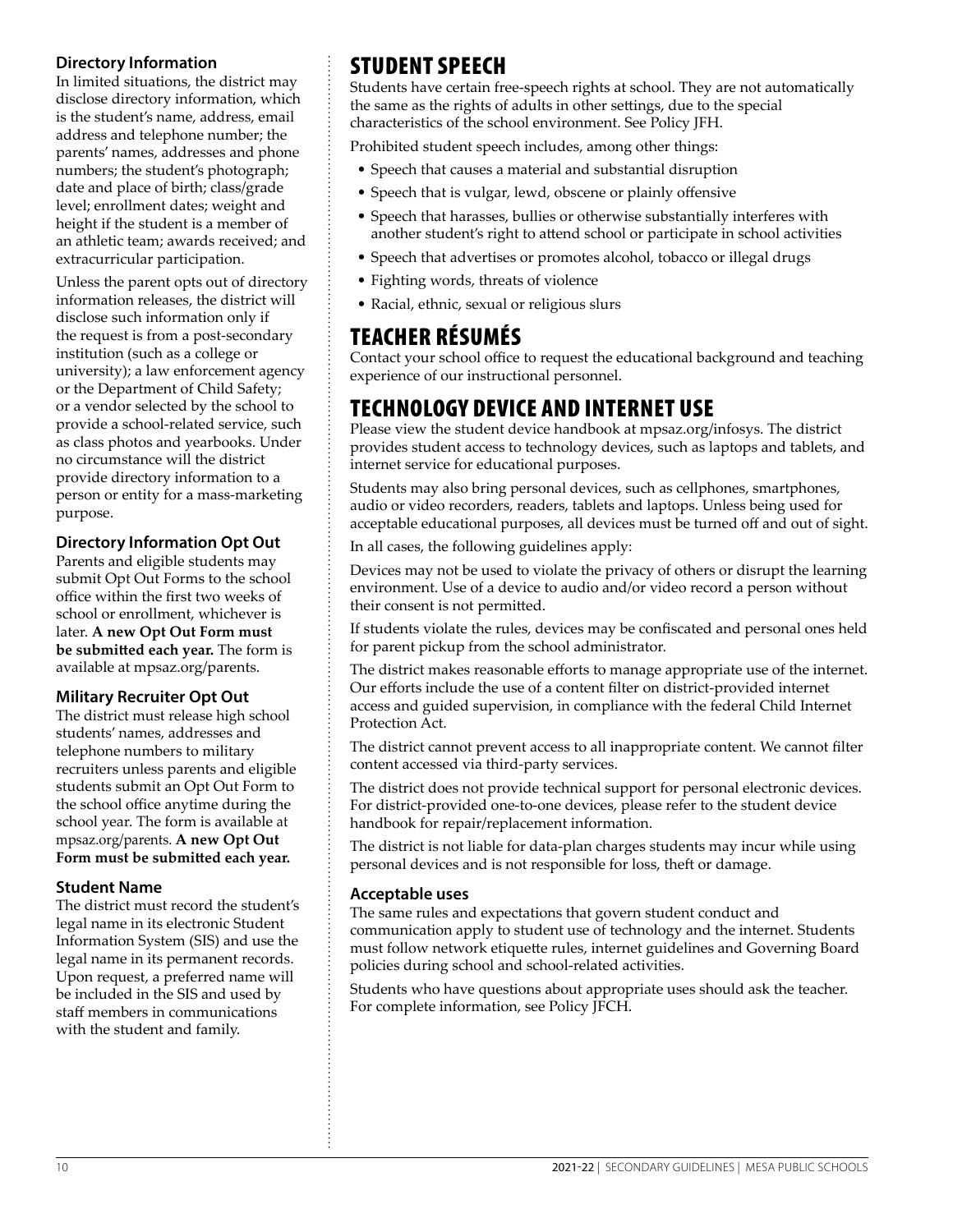#### **Prohibited uses**

Students are responsible for any misuse of school or personal devices, internet access, electronic files, passwords and accounts.

Failure to comply may result in loss of internet-access privileges, deviceuse privileges or other disciplinary actions. Unacceptable uses include illegal activities, violating copyright and plagiarism. Other examples of unacceptable uses are:

#### *INAPPROPRIATE MATERIALS:*

accessing, displaying, transmitting or posting materials, including imagery or language that is defamatory, abusive, obscene, vulgar, sexually explicit or suggestive, threatening, discriminatory, harassing and/or illegal

#### *COPYING SOFTWARE:*

unauthorized copying, downloading or installing of software, including VPNs

*MISUSE OF PASSWORDS/UNAUTHORIZED ACCESS:*  sharing passwords, using other users' passwords and/or accessing other users' accounts

#### *MALICIOUS USE/VANDALISM:*

any malicious use, disruption or harm to the school's computers, networks and internet services

#### *UNAUTHORIZED COMMUNICATIONS:*

unauthorized accessing of communication tools, such as chat rooms, forums and social networks

#### **No expectation of privacy**

The district retains control and custody of all computers and other devices, accounts, networks and internet services owned or leased by the school. We reserve the right to monitor all internet activity by students.

#### **Student security**

Students should not reveal their full names, addresses or phone numbers on the internet. Students should never meet anyone they contact through the internet without parent permission. Students should inform their teachers if they access information or messages that may seem dangerous or inappropriate.

#### **Viruses and malicious software**

The district is not responsible for any virus or malicious software transmitted from its computer system.

### TESTING

The district uses criterion-referenced tests to monitor achievement at student, class, school and district levels.

Criterion-referenced tests, school final exams and end-of-year state assessments provide student-level data to show if students have mastered classroom material.

#### **Tests Administered by Mesa Public Schools** *\*Required by the Arizona*

*Department of Education*

| <b>TEST</b>                                                         | <b>GRADES</b> | <b>WHEN TESTED</b>      |
|---------------------------------------------------------------------|---------------|-------------------------|
| District tests in ELA, math, CTE and world<br>languages             | $7-12$        | Several times each year |
| ACT-State Assessment*                                               | 11            | April                   |
| ACT Aspire-State Assessment*                                        | 9             | April                   |
| Arizona's Academic Standards Assessment<br>(AASA)-State Assessment* | $7 - 8$       | April                   |
| AzSCI-State Assessment*                                             | 8, 11         | April                   |
| American Civics Test*                                               | $8 - 11$      | December, May           |

Copying answers, stealing tests and other activities that would result in inaccurate scores can lead to penalties imposed by the district and the Arizona Department of Education.

### VISITING SCHOOL

Parents are encouraged to visit their children's schools. Please observe the following guidelines while school is in session:

Parents must check in with the front office staff and receive a personalized badge to be worn while on campus. At the end of the visit, visitors must check out and return their badge to front office staff.

Complete the log in the lobby before taking children off campus.

Make appointments with teachers and school administrators to avoid conflicting schedules.

Drive and park vehicles in a safe manner in compliance with all school safety rules when in a school parking facility or student drop-off/pickup areas.

With the exception of public events, such as plays and concerts, do not photograph, or make video or audio recordings of students or teachers without prior approval from teachers or school administrators.

Comply with staff members' requests and instructions.

All visitors must conduct themselves in a civil and respectful manner. Visitors may not possess, consume or be under the influence of alcoholic beverages or illegal drugs; and they may not use or display tobacco products, e-cigarettes or vaporizers on school property.

Possession of a firearm or other deadly weapon is prohibited, unless possession is expressly authorized by the school principal or by state law.

Students from other schools are not allowed on our campus during the school day, unless the school invites them to participate in a school-sponsored activity. Except in unique circumstances or isolated instances, school facilities are not available for private-service providers, such as psychologists and therapists, to meet with students. Please schedule private services outside the school day.

### VOLUNTEERS

Parents may volunteer at the schools their children attend. All others must contact the school of their choice for a referral to the Volunteer Services Office. Non-parent volunteers complete application packets and undergo background investigations. See "Volunteer Services" at mpsaz.org/parents. School administrators have the authority to determine the suitability of all prospective volunteers, including parents. Volunteer service is governed by Policy GEA.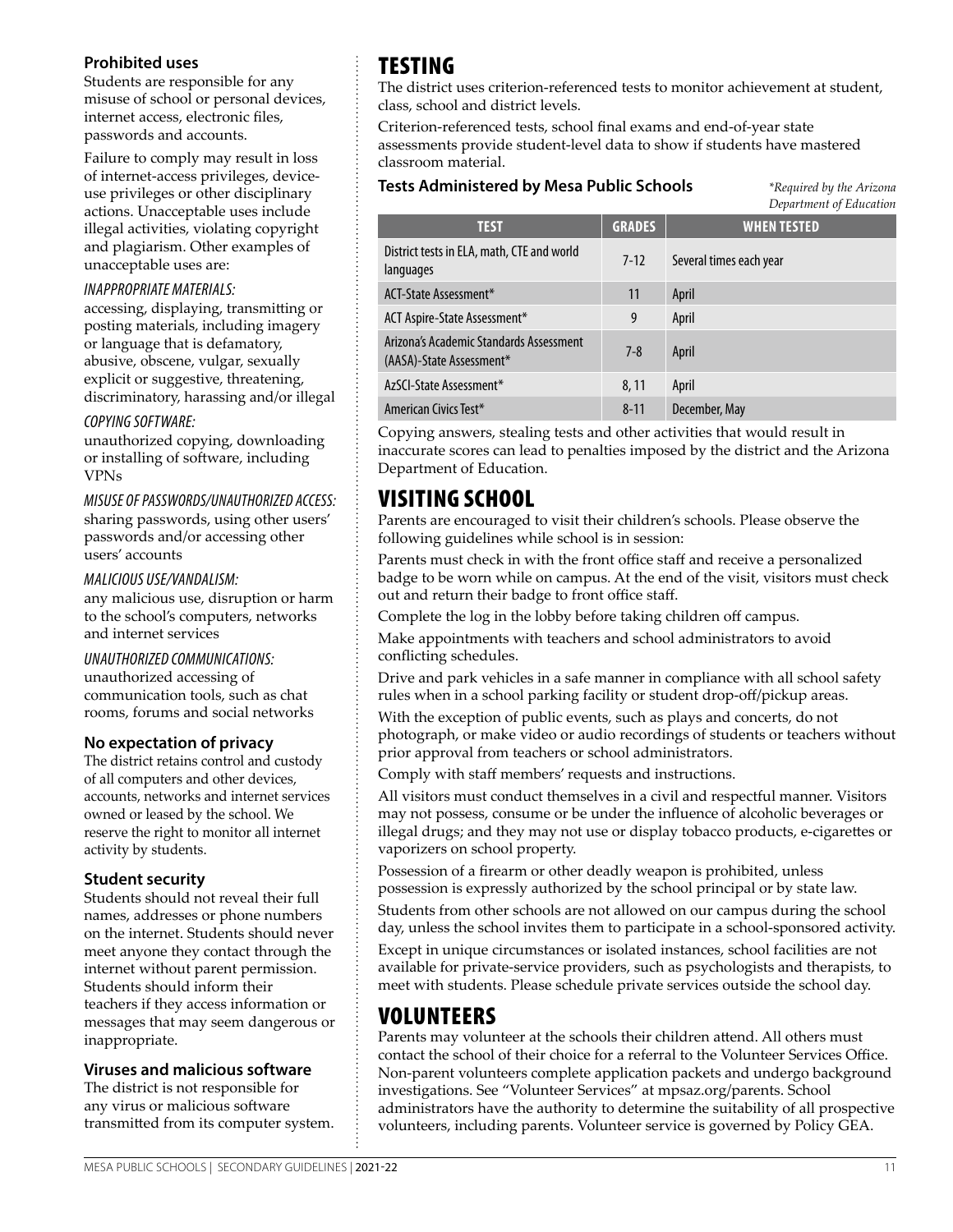# Guidelines for Student Behavior

To assist you and others in the pursuit of a quality education, we have guidelines for student behavior. They are based on the district's existing policies and procedures and are designed to create a pleasant and safe environment for all students.

You must remember that you are responsible for your own actions. If your actions violate school guidelines, you must accept the consequences.

**You should also understand that Arizona law allows the district to hold you accountable for your**  **behavior on school property at any time, on the way to and from school, during any school-sponsored activity, at school bus stops, and in other locations off school grounds if the behavior has a negative impact on other students, teachers or school activities.**

First, in all student discipline matters, the school administrator speaks with students to gather information about what happened and whether the district's Guidelines for Student Behavior were violated. This discussion

may occur without parent participation or consent. The parent is notified if the school takes any disciplinary action other than an informal talk or conference with the student.

When an eligible student with disabilities engages in misconduct that could result in suspension or expulsion, the district follows state and federal laws governing suspension and expulsion of such students. Procedures are set forth in Policy JGD.

### DISCIPLINARY ACTIONS

Students involved in inappropriate behavior are subject to certain disciplinary actions. Depending upon the behavior problem of the student, one or more of the following actions may be taken by school officials. Misconduct may also result in suspension or loss of the privilege of participation in extracurricular activities. Please note that "assistant superintendent" means an assistant superintendent or assistant superintendent's designee.

#### **Informal Talk**

A school official *(teacher, administrator, counselor or student advisor)* talks to the student and tries to reach an agreement on how the student should behave.

#### **Conference**

A formal conference is conducted with the student and one or more school officials.

#### **Parent Involvement**

The parent is notified by telephone, personal contact, email or letter. A conference may be conducted with the student, parent, appropriate school officials and other individuals concerned.

#### EXCLUSIONARY CONSEQUENCES **In-School Discipline**

The student is subject to consequences that do not require suspension from school, such as loss of privileges, detention, temporary removal from class, timeout and assignment to an alternative learning classroom (ALC).

#### **Short Suspension**

The student is subject to a suspension of 10 school days or less. A short suspension may be imposed by the school administrator.

During that suspension, the student is not permitted on district property or at district functions.

#### **Long Suspension**

The student is subject to a suspension of 11 school days or more. A long suspension may be recommended by the school administrator and imposed by the assistant superintendent. During that suspension, the student is not permitted on district property or at district functions.

#### **Intervention Program**

This may take the form of a short suspension combined with a counseling program in place of a long suspension.

#### **Alternative Learning Classroom**

Temporary assignment to an alternative learning classroom (ALC) is an alternative to off-campus suspension. An ALC may be imposed for part of a day or for one or more days. The student is removed from the regular classroom setting and is assigned to a location isolated from classmates. Class assignments are given to a student placed in an ALC. The parent is notified.

#### **Alternative School Assignment**

The assistant superintendent or designee may assign a student to an alternative school in the district in lieu of a long suspension, in this case there is no right to a formal hearing on the incident.

The assistant superintendent or designee may determine an ASA placement that is reduced from the recommended suspension term.

If the assistant superintendent or designee believes that a long suspension is appropriate without an ASA placement, the student and parent are provided the opportunity of due process.

Additionally, under Arizona law, the district may reassign any student who refuses to comply with rules, refuses to pursue the required course of study or refuses to submit to the authority of teachers, administrators or the Governing Board.

#### **Expulsion**

The student is subject to permanent expulsion from all schools in the district. Expulsion may be recommended by a school administrator and imposed by the Governing Board following a hearing before an independent hearing officer.

Only the Governing Board can expel a student. Upon expulsion, a student is not permitted on district property or at district functions unless the student has been readmitted to school by the Governing Board.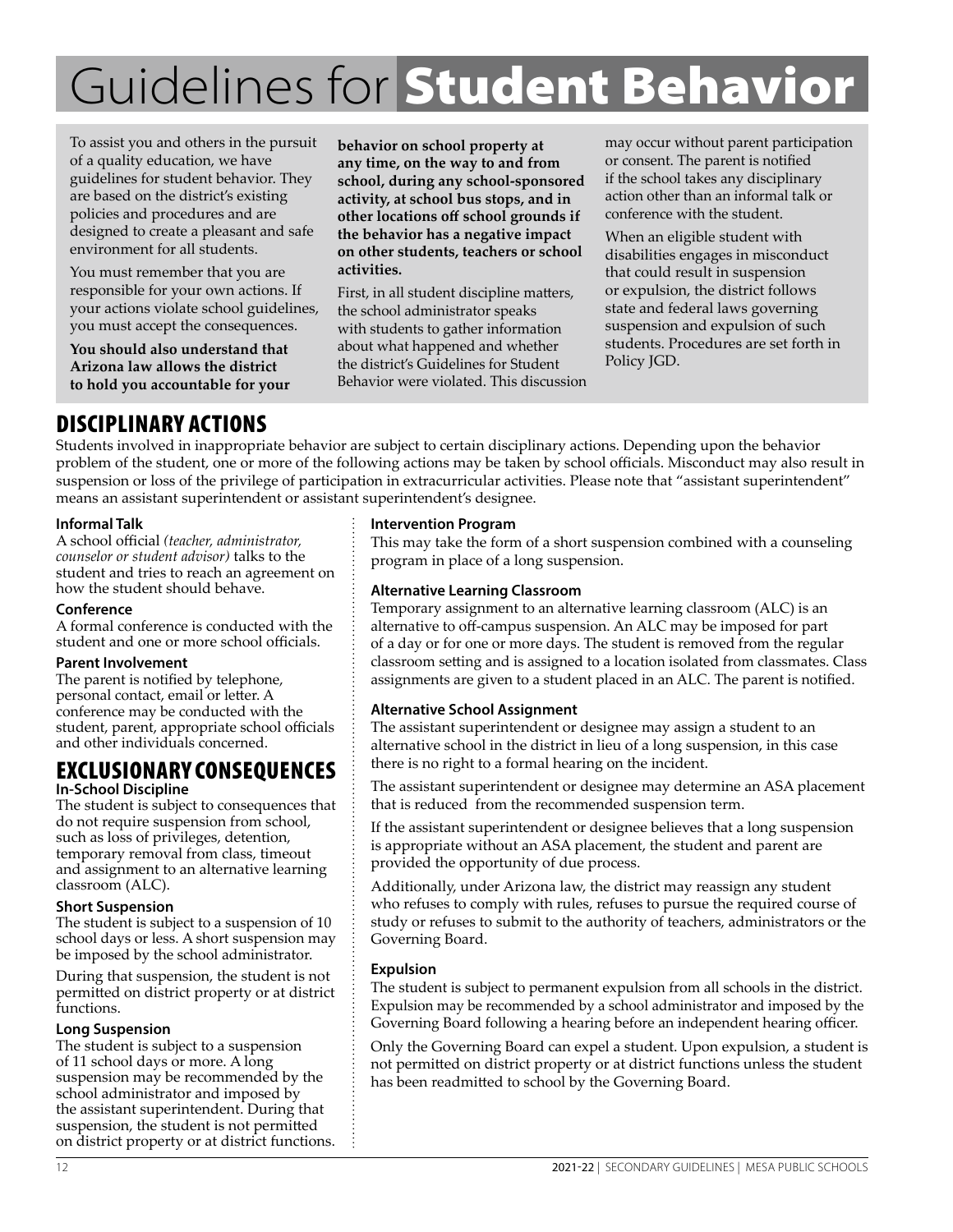# Your Due Process Rights

Relative to student discipline, due process means that students are entitled to certain notice and hearing procedures before they can be suspended or expelled. In some situations, there are also procedures that students may follow if they do not agree with the school's actions.

If a student faces possible suspension or expulsion, the appropriate due process procedure is implemented. The following summary provides an overview of these procedures.

#### **Short Suspension**

A short suspension is 10 school days or less. The notice and hearing required for a short suspension are more informal and abbreviated than for a long suspension or expulsion. There is no legal right to appeal a short suspension to any person other than the school administrator.

The school administrator has the authority to suspend a student for 10 school days or less. When a short suspension is the anticipated disciplinary action, the school administrator provides the student the opportunity to participate in an informal hearing between the school administrator and student, which may include other people associated with the incident. The school administrator verbally informs the student of the alleged behavior that is considered a violation of the rules. The student is given an opportunity to respond and present his or her version of the situation. If, after these procedures are completed, the school administrator

decides that a short suspension is appropriate, the suspension begins, and the parent is notified.

The school administrator may, in addition to imposing a short suspension, recommend to the assistant superintendent that a long suspension be imposed. The short suspension, nevertheless, takes place.

The school administrator may immediately suspend a student when the student's presence creates a danger to any student or school personnel. As soon as the danger subsides, the due process procedures for a short suspension are initiated.

A parent/student may appeal to the school administrator the disciplinary action taken by an assistant principal or other administrative designee within two school days of its imposition. The school administrator acts upon the appeal within two school days of its receipt.

During the appeal process, suspended students are assigned to an alternative learning classroom unless the offense involves assault/fighting, drug possession/distribution, dangerous instruments/deadly weapons or any other offense that presents an immediate threat to safety. Appeals made after completion of a disciplinary action are not subject to review.

#### **Long Suspension**

A long suspension is 11 school days or more. In addition to imposing a short suspension, the school administrator may recommend that a long suspension be imposed.

The assistant superintendent has the authority to impose a long suspension following appropriate due process.

Notice is given to the student and parent that the school administrator is recommending to the assistant superintendent that the student be suspended for 11 school days or more. The student and parent are given notice of applicable due process procedures.

If the assistant superintendent believes that a long suspension may be appropriate, the student and parent are provided the opportunity to meet with the assistant superintendent to discuss the situation in an informal setting. The assistant superintendent then determines whether a long suspension should be imposed or, if good cause exists for a long suspension, whether the student

should be assigned to an alternative educational program of the district in place of a long suspension.

If a student is assigned to an alternative school in place of a long suspension, there is no right to a formal hearing. If the assistant superintendent imposes a long suspension, a formal hearing may be requested by the parent. A request for the formal hearing must be made to the assistant superintendent within two working days after notification that a long suspension has been imposed.

If a formal hearing is requested, the hearing is conducted at the district level by an appointed hearing officer. The parent and student are given

written notice of the date, time and place for the hearing at least five working days prior to the hearing.

A long suspension takes effect upon receipt of the hearing officer's decision, subject to appeal to the Governing Board. The hearing officer's decision may be appealed by sending a written notice of appeal to the board within five working days after receipt of the hearing officer's decision. The notice of appeal must be received no less than 24 hours prior to the meeting where the appeal will be heard.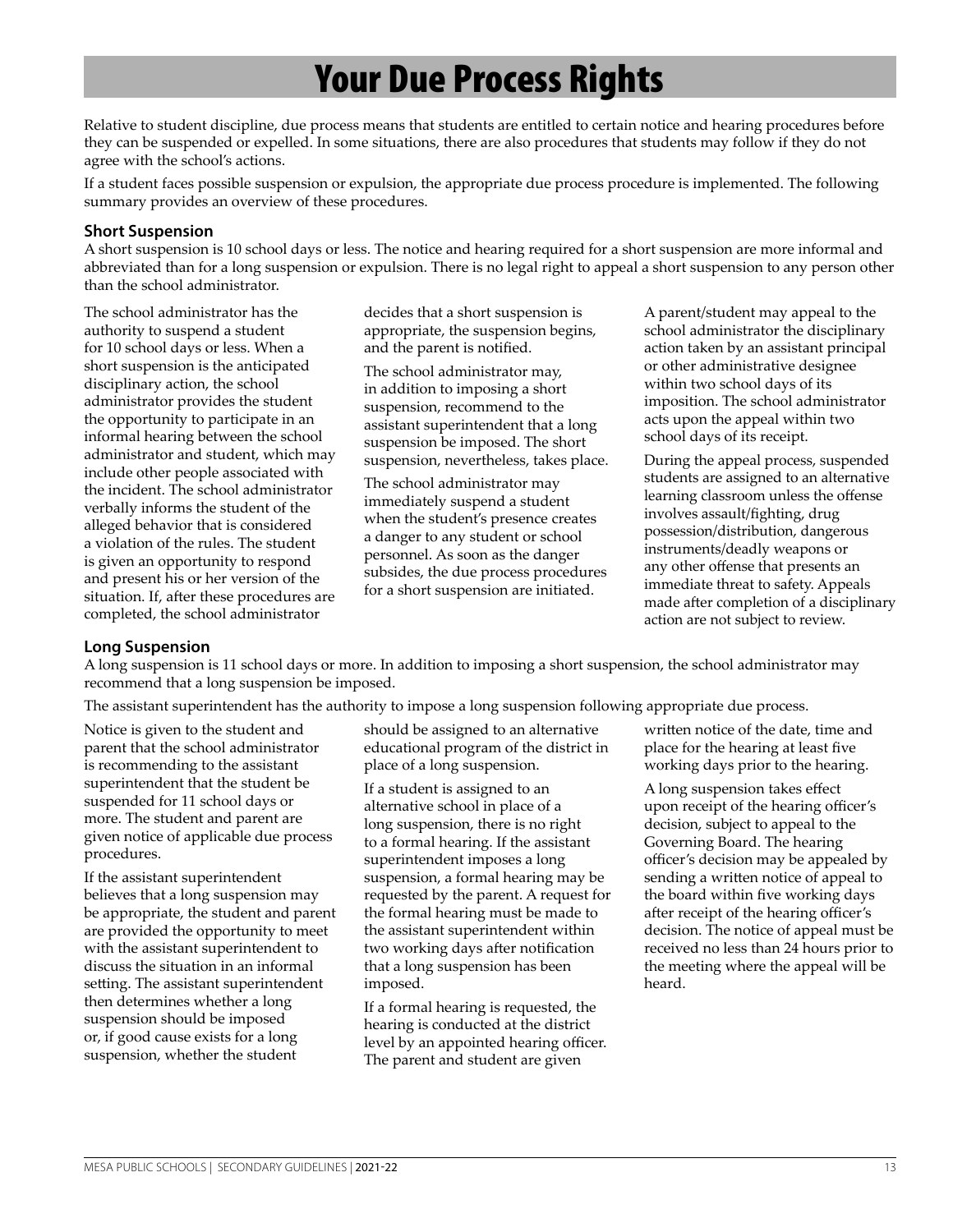# Your Due Process Rights

#### **Drug Education and Counseling Programs**

Education and counseling programs are combined with a suspension for students who use or possess drugs or alcohol on campus if it is their first offense.

#### **Expulsion**

Expulsion means the permanent withdrawal of the privilege of attending any school in the district, unless the Governing Board reinstates that privilege. Only the Governing Board can expel a student. Expulsion takes effect only after a formal hearing is conducted and the Governing Board has made a decision to expel. If the assistant superintendent believes that expulsion is appropriate, the assistant superintendent gives written notice to the student and parent that expulsion is being recommended and that a hearing on expulsion will take place. The student and parent are given notice of applicable due process procedures.

The parent and any student subject to expulsion are given written notice of the date, time and place for the hearing at least five working days prior to the hearing.

All expulsion hearings are conducted by an independent hearing officer who hears the evidence, prepares a report and brings a recommendation to the board for action. The hearing is closed to protect the privacy of the student unless the parent requests that it be open to the public.

The hearing officer's recommendation may be appealed by sending a written notice of appeal to the board within five working days after receipt of the hearing officer's recommendation. The notice of appeal must be received no less than 24 hours prior to the board meeting or session where the hearing officer's recommendation and any appeal are considered. The board is the ultimate authority in the district and is not bound to accept the hearing officer's recommendation.

#### **Police Involvement**

School officials are not required to initiate or complete due process procedures prior to notifying law enforcement officers. If law enforcement officers are notified, parents are contacted unless otherwise directed by a law enforcement officer. Any action taken by law enforcement officers is separate from disciplinary action taken by the school district.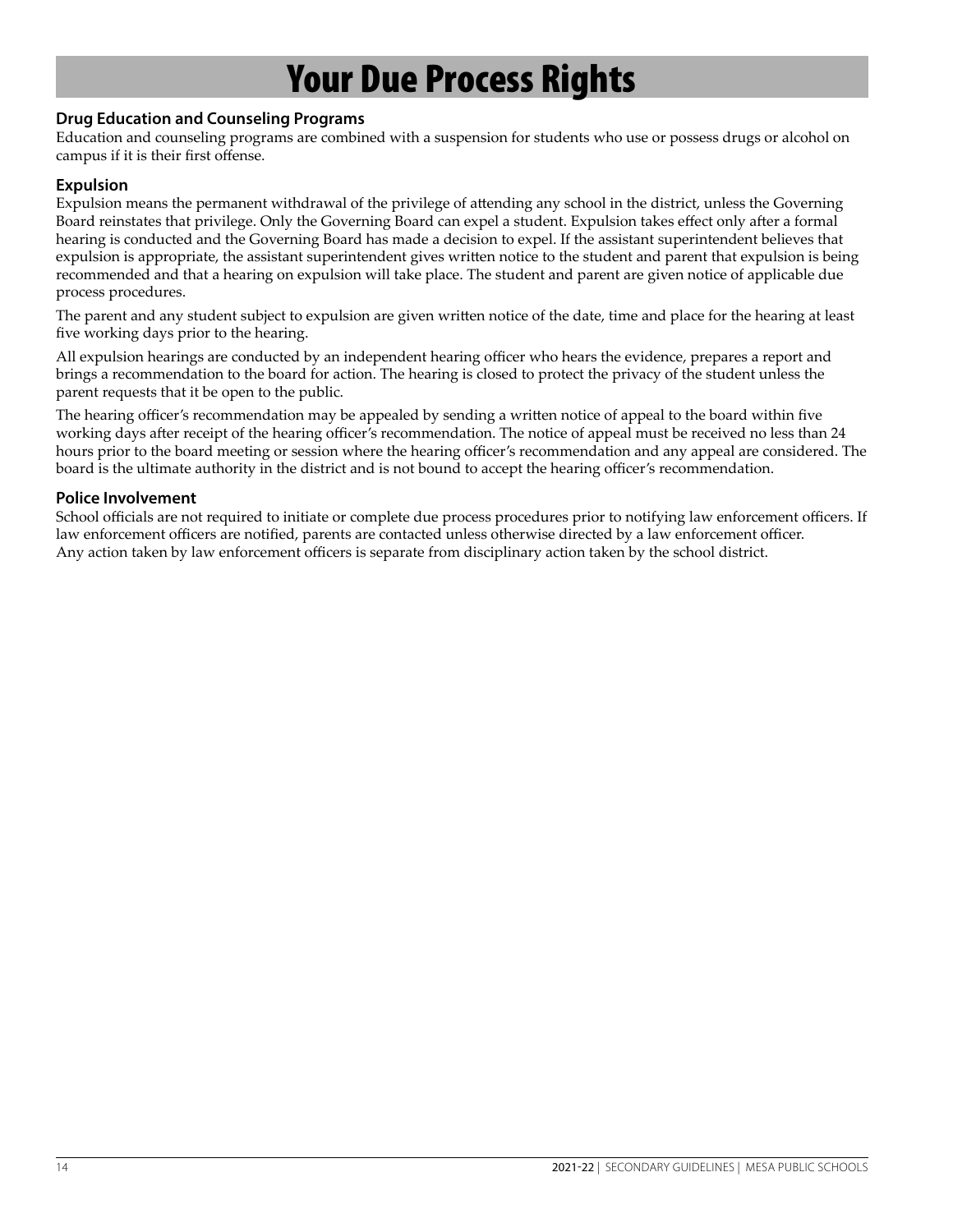# Problem Areas

This list is not all-inclusive. A student committing an act of misconduct not listed is, nevertheless, subject to the discretionary authority of the school administrator or assistant superintendent. Any student who attempts to commit an act of misconduct or who knowingly assists another in committing an act of misconduct may be subject to the same disciplinary action as the student who commits the act of misconduct.

Problem areas may also involve criminal violations of state or federal law. State law requires schools to report to police: (a) drug violations, (b) firearm possession, (c) sexual abuse and other forms of child abuse, and (d) other serious criminal or physical-threat incidents. Schools also have discretion to advise police of other incidents that may constitute a crime.

Please review the problem areas and consequences in *Guidelines for Student Behavior* with your children. Remind them to report any safety concerns to a teacher or the school administrator.

**Abuse of a teacher or other school employee while performing official duties is a criminal violation of Arizona law.**

#### **Academic Misconduct/Cheating**

Cheating, plagiarism or any other type of academic misconduct that enables a student to receive a grade or score that was not or would not have been earned legitimately.

| RANGE          | <b>FIRST OCCURRENCE</b> | <b>REPEATED OCCURRENCES</b> |
|----------------|-------------------------|-----------------------------|
| <b>MINIMUM</b> | Parent involvement      | Short suspension/ALC*       |
| <b>MAXIMUM</b> | Long suspension         | Expulsion                   |

#### **Arson**

Damaging or attempting to damage property by fire or incendiary device.

| RANGE          | <b>FIRST OCCURRENCE</b> | <b>REPEATED OCCURRENCES</b> |
|----------------|-------------------------|-----------------------------|
| <b>MINIMUM</b> | Short suspension/ALC*   | Long suspension/ASA +       |
| <b>MAXIMUM</b> | Expulsion               | Expulsion                   |

#### **Assault**

A physical attack on a person who does not wish to fight or provoke it. This violation includes a student who encourages another to commit an assault.

| RANGE          | <b>FIRST OCCURRENCE</b> | <b>REPEATED OCCURRENCES</b> |
|----------------|-------------------------|-----------------------------|
| <b>MINIMUM</b> | Short suspension/ALC*   | Long suspension/ASA +       |
| <b>MAXIMUM</b> | Expulsion               | Expulsion                   |

#### **Automobile Violation**

Misuse of an auto on school property, including unauthorized parking.

| <b>RANGE</b>   | <b>FIRST OCCURRENCE</b> | <b>REPEATED OCCURRENCES</b> |
|----------------|-------------------------|-----------------------------|
| <b>MINIMUM</b> | Informal talk           | Conference                  |
| <b>MAXIMUM</b> | Long suspension         | Expulsion                   |

#### **Bus Violation**

Violation of bus rules.

| <b>RANGE</b>   | <b>FIRST OCCURRENCE</b>         | <b>REPEATED OCCURRENCES</b>     |
|----------------|---------------------------------|---------------------------------|
| <b>MINIMUM</b> | Warning                         | Denial of bus-riding privileges |
| <b>MAXIMUM</b> | Denial of bus-riding privileges | Denial of bus-riding privileges |

#### **Dangerous Weapon/Instrument**

Use, display or possession of a knife, ice pick, CO2- or spring-powered pellet or BB gun, laser-beam pointer, brass knuckles, nunchakus, club, fireworks, explosive ammunition or any other instrument not designed for lethal use but which may be capable of causing death or other serious physical injury. This violation also includes anything perceived by a reasonable person to be capable of causing injury, given the manner in which it is used or threatened to be used, such as a toy gun or a starter gun.

| RANGE          | <b>FIRST OCCURRENCE</b> | <b>REPEATED OCCURRENCES</b> |
|----------------|-------------------------|-----------------------------|
| <b>MINIMUM</b> | Short suspension/ALC*   | Long suspension/ASA +       |
| <b>MAXIMUM</b> | Expulsion               | Expulsion                   |

#### **Deadly Weapon/Firearm**

Use, display or possession of (1) any operable or inoperable, loaded or unloaded weapon that will or is designed to, or may readily be converted to, expel a projectile by the action of an explosive; (2) the frame or receiver of any such weapon; (3) a firearm muffler or firearm silencer; (4) any destructive device, including (a) any explosive, incendiary or poison gas device, (b) any weapon that will, or may readily be converted to, expel a projectile by the action of an explosive or other propellant and that has any barrel with a bore of more than one-half inch in diameter, and (c) any combination of parts either designed or intended for use in converting any device into any destructive device and from which a destructive device may readily be assembled. This violation includes handguns, pistols, rifles, shotguns and flare guns.

| <b>RANGE</b>   | <b>FIRST OCCURRENCE</b> | <b>REPEATED OCCURRENCES</b> |
|----------------|-------------------------|-----------------------------|
| <b>MINIMUM</b> | Expulsion               | Expulsion                   |
| <b>MAXIMUM</b> | Expulsion               | Expulsion                   |

*The Governing Board may, on a case-by-case basis, impose a lesser disciplinary action after consideration of all relevant circumstances.*

#### **Defiance of Authority/Disrespect**

Failure to comply with reasonable requests of school officials or other disrespectful behavior. Physical resistance to school officials may result in expulsion, regardless if such resistance is a first occurrence.

| RANGE          | <b>FIRST OCCURRENCE</b> | <b>REPEATED OCCURRENCES</b> |
|----------------|-------------------------|-----------------------------|
| <b>MINIMUM</b> | Conference              | Parent involvement          |
| <b>MAXIMUM</b> | Expulsion               | Expulsion                   |

\*ALC - Alternative Learning Classroom † ASA - Alternative School Assignment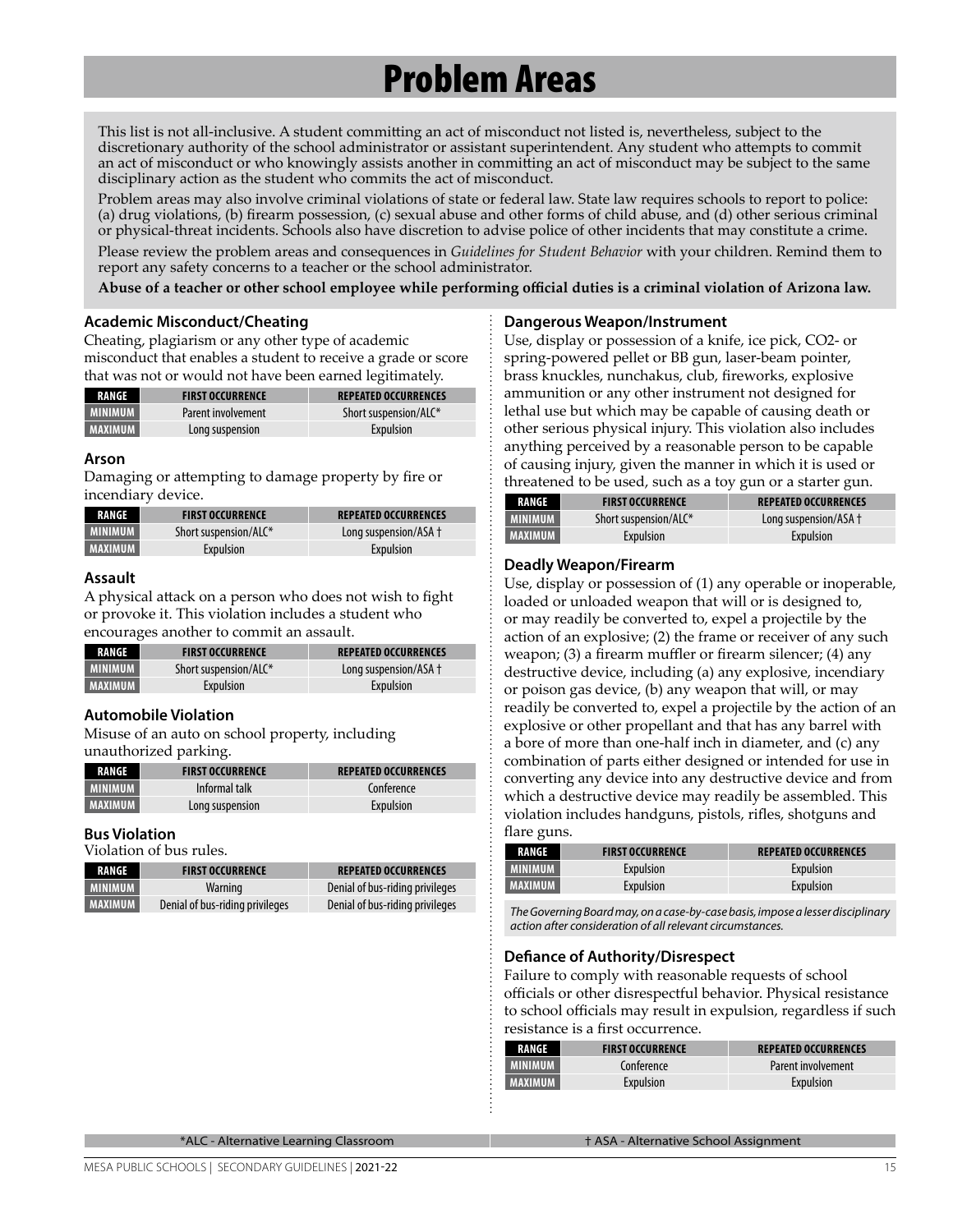#### **Discrimination**

Mistreatment based upon race, color, ethnicity, sex, gender, religion, disability or age. This violation includes false accusations of discrimination or harassment.

| RANGE              | <b>FIRST OCCURRENCE</b> | <b>REPEATED OCCURRENCES</b> |
|--------------------|-------------------------|-----------------------------|
| <b>MINIMUM</b>     | Short suspension/ALC*   | Long suspension/ASA +       |
| <b>  MAXIMUM  </b> | Expulsion               | Expulsion                   |

#### **Disorderly Conduct**

Conduct that disrupts the orderly operation, educational environment or mission of the school. This violation may include profanity, obscene gestures and excessive public displays of affection.

| <b>RANGE</b>   | <b>FIRST OCCURRENCE</b> | <b>REPEATED OCCURRENCES</b> |
|----------------|-------------------------|-----------------------------|
| <b>MINIMUM</b> | Informal talk           | Parent involvement          |
| <b>MAXIMUM</b> | Short suspension        | Expulsion                   |

#### **Dress Standard Violation**

Failure to comply with district and school dress standards.

| <b>RANGE</b>   | <b>FIRST OCCURRENCE</b> | <b>REPEATED OCCURRENCES</b> |
|----------------|-------------------------|-----------------------------|
| <b>MINIMUM</b> | Informal talk           | Conference                  |
| <b>MAXIMUM</b> | Short suspension        | Short suspension            |

#### **Drug Violation** *(Distribution)*

Distribution (including possession in preparation for distribution), manufacture or sale of illegal drugs, inhalants and other noxious substances. It also includes distribution, manufacture or sale of drug paraphernalia and imitations of illegal drugs and other noxious substances, including prescription medication. Distribution of a medication or a dietary supplement for recreational use is treated as a drug violation (distribution).

| <b>RANGE</b>   | <b>FIRST OCCURRENCE</b>                                                       | <b>REPEATED OCCURRENCES</b> |
|----------------|-------------------------------------------------------------------------------|-----------------------------|
|                | MINIMUM Suspension for two semesters/ASA + Suspension for two semesters/ASA + |                             |
| <b>MAXIMUM</b> | Expulsion                                                                     | Expulsion                   |

#### **Drug/Alcohol Violation** *(Possession/Use)*

Use, possession or sale/purchase of illegal drugs, alcohol, inhalants or other noxious substances. This violation includes being under the influence of alcohol, an illegal drug, or unauthorized prescription medication on school grounds or at a school-related activity. It also includes use, possession or sale/purchase of alcohol, drug paraphernalia, including dab/wax pens, and imitations of illegal drugs and other noxious substances. Violations may result in criminal citations.

| <b>RANGE</b>   | <b>FIRST OCCURRENCE</b>                                                                         | <b>REPEATED OCCURRENCES</b>           |
|----------------|-------------------------------------------------------------------------------------------------|---------------------------------------|
| <b>MINIMUM</b> | 10-Day Suspension/ALC* - reduced<br>to 5 days if intervention program is<br>completed in 5 days | Suspension for<br>two semesters/ASA + |
| <b>MAXIMUM</b> | Expulsion                                                                                       | Expulsion                             |

#### **Fighting**

Mutual participation in physical violence against a person or persons.

| RANGE          | <b>FIRST OCCURRENCE</b>                     | <b>REPEATED OCCURRENCES</b> |
|----------------|---------------------------------------------|-----------------------------|
|                | MINIMUM Parent involvement/short suspension | Short suspension/ASA +      |
| <b>MAXIMUM</b> | Short suspension                            | Expulsion                   |

#### **Forgery**

Using the signature or initials of another person.

| <b>RANGE</b>   | <b>FIRST OCCURRENCE</b> | <b>REPEATED OCCURRENCES</b> |
|----------------|-------------------------|-----------------------------|
| <b>MINIMUM</b> | Informal talk           | Short suspension/ALC*       |
| <b>MAXIMUM</b> | Short suspension        | Expulsion                   |

#### **Gambling**

Participating in games of chance for money or other items of value.

| <b>RANGE</b>   | <b>FIRST OCCURRENCE</b> | <b>REPEATED OCCURRENCES</b> |
|----------------|-------------------------|-----------------------------|
| <b>MINIMUM</b> | Parent involvement      | Parent involvement          |
| <b>MAXIMUM</b> | Short suspension        | Long suspension             |

#### **Gang Activity/Association**

Gang-related behavior that threatens the safety of persons or property, creates an atmosphere of intimidation, or substantially disrupts the educational environment or mission of the school.

| RANGE          | <b>FIRST OCCURRENCE</b> | <b>REPEATED OCCURRENCES</b> |
|----------------|-------------------------|-----------------------------|
| <b>MINIMUM</b> | Parent involvement/ALC* | Short suspension/ALC*       |
| MAXIMUM        | Expulsion               | Expulsion                   |

#### **Harassment/Bullying/Hazing**

Harassment is abusive conduct, whether physical, verbal or psychological, that is (1) directed at a student because of his or her real or perceived race, color, ethnicity, national origin, religion, sex (including gender identity or sexual orientation), disability or age, and (2) sufficiently severe, pervasive or persistent so as to interfere with or limit the student's ability to participate in or benefit from the services, activities or opportunities offered by the school. Bullying is aggressive, intentional behavior carried out by a student or students repeatedly and over time against a victim who cannot easily defend himself or herself.

Hazing is forcing a student to risk or suffer physical or mental harm or degradation to join, participate or remain in a school-affiliated organization.

| <b>RANGE</b>   | <b>FIRST OCCURRENCE</b> | <b>REPEATED OCCURRENCES</b> |
|----------------|-------------------------|-----------------------------|
| <b>MINIMUM</b> | Short suspension/ALC*   | Long suspension/ASA +       |
| <b>MAXIMUM</b> | Expulsion               | Expulsion                   |

#### **Information Systems/Electronic Device Violation**

Inappropriate use of electronic devices, such as computers, cellphones, cameras and audio/video recorders, and other information systems devices, such as the internet and email. This violation includes the use of any recording or video device in such a way that it violates the privacy of others.

| RANGE          | <b>FIRST OCCURRENCE</b> | <b>REPEATED OCCURRENCES</b> |
|----------------|-------------------------|-----------------------------|
| <b>MINIMUM</b> | Parent involvement      | Short suspension/ALC*       |
| <b>MAXIMUM</b> | Expulsion               | Expulsion                   |

#### **Lying/False Accusation**

Knowingly giving false or misleading information, including false accusations against others.

| <b>RANGE</b>   | <b>FIRST OCCURRENCE</b> | <b>REPEATED OCCURRENCES</b> |
|----------------|-------------------------|-----------------------------|
| <b>MINIMUM</b> | Informal talk           | Parent involvement          |
| <b>MAXIMUM</b> | Short suspension        | Long suspension             |

\*ALC - Alternative Learning Classroom † ASA - Alternative School Assignment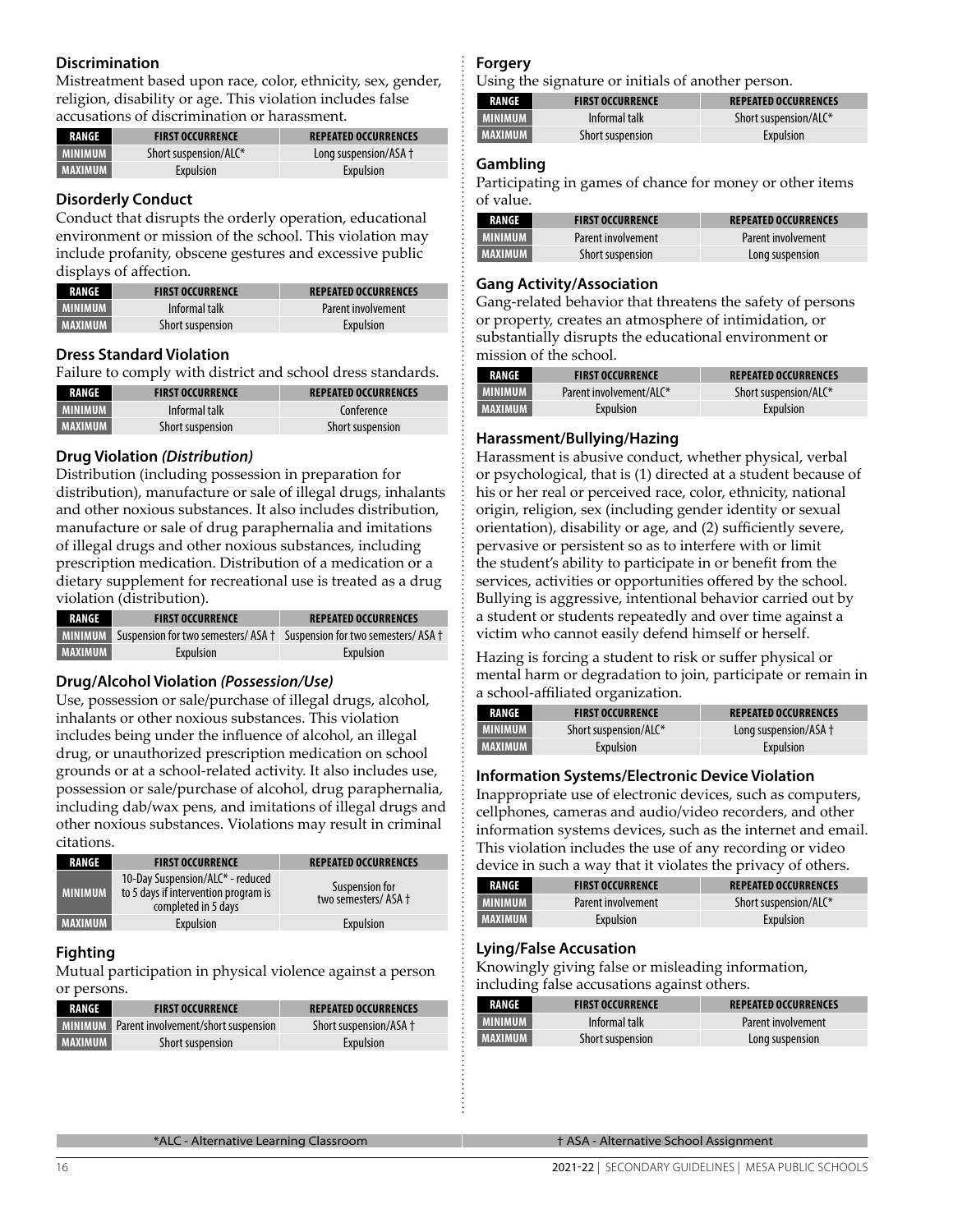#### **Medication or Dietary Supplement**  *(Unauthorized Possession)*

Unauthorized possession of a medication or dietary supplement on school grounds or while traveling between school and home. Possession or distribution of medication or a dietary supplement for recreational use is treated as a drug violation.

| RANGE          | <b>FIRST OCCURRENCE</b> | <b>REPEATED OCCURRENCES</b> |
|----------------|-------------------------|-----------------------------|
| <b>MINIMUM</b> | Parent involvement      | Short suspension/ALC*       |
| <b>MAXIMUM</b> | Expulsion               | Expulsion                   |

#### **Robbery/Extortion**

The solicitation of money or property in return for protection or under threat to inflict harm.

| <b>RANGE</b>   | <b>FIRST OCCURRENCE</b> | <b>REPEATED OCCURRENCES</b> |
|----------------|-------------------------|-----------------------------|
| <b>MINIMUM</b> | Short suspension/ALC*   | Long suspension/ASA +       |
| <b>MAXIMUM</b> | Long suspension         | Expulsion                   |

#### **Sexual Abuse**

Sexual contact without consent.

| RANGE          | <b>FIRST OCCURRENCE</b> | <b>REPEATED OCCURRENCES</b> |
|----------------|-------------------------|-----------------------------|
| <b>MINIMUM</b> | Short suspension/ALC*   | Long suspension/ASA +       |
| <b>MAXIMUM</b> | Expulsion               | Expulsion                   |

#### **Sexual Harassment**

Unwelcome conduct of a sexual nature, regardless of whether the conduct is verbal or physical. Sexual harassment may also constitute sexual abuse.

| <b>RANGE</b>   | <b>FIRST OCCURRENCE</b> | <b>REPEATED OCCURRENCES</b> |
|----------------|-------------------------|-----------------------------|
| <b>MINIMUM</b> | Short suspension/ALC*   | Long suspension/ASA +       |
| <b>MAXIMUM</b> | Expulsion               | Expulsion                   |

#### **Sexual Offense**

Sexual conduct on school property or during school-related activities that is immoral by community standards. This violation includes indecent exposure; sexual intercourse; lewd phone calls, text messages, photos or email messages; and possession of sexually explicit materials.

| RANGE              | <b>FIRST OCCURRENCE</b> | <b>REPEATED OCCURRENCES</b> |
|--------------------|-------------------------|-----------------------------|
| MINIMUM            | Short suspension/ALC*   | Long suspension/ASA +       |
| <b>  MAXIMUM  </b> | Expulsion               | Expulsion                   |

#### **Student Speech**

Prohibited speech or violation of valid school restrictions on the time, place or manner of speech or other communications. This violation includes speech that causes a material and substantial disruption; lewd, vulgar or plainly offensive speech; "fighting words;" threats of violence; and racial, ethnic, sexual or religious slurs.

| <b>RANGE</b>   | <b>FIRST OCCURRENCE</b> | <b>REPEATED OCCURRENCES</b> |
|----------------|-------------------------|-----------------------------|
| <b>MINIMUM</b> | Parent involvement      | Short suspension/ALC*       |
| <b>MAXIMUM</b> | Expulsion               | Expulsion                   |

#### **Tardiness**

Late arrival to a scheduled class or appointment.

| RANGE          | <b>FIRST OCCURRENCE</b> | <b>REPEATED OCCURRENCES</b> |
|----------------|-------------------------|-----------------------------|
| I MINIMUM      | Informal talk           | Parent involvement          |
| <b>MAXIMUM</b> | In-school discipline    | In-school discipline        |

#### **Theft**

Taking or concealing property that belongs to others. This violation includes copyright violations and passing counterfeit money.

| RANGE          | <b>FIRST OCCURRENCE</b> | <b>REPEATED OCCURRENCES</b> |
|----------------|-------------------------|-----------------------------|
| I MINIMUM      | Parent involvement      | Parent involvement          |
| <b>MAXIMUM</b> | Long suspension         | Expulsion                   |

#### **Threats/A.R.S. §13-2911**

Threatening the safety of persons or property. This includes violations of A.R.S. §13-2911: (1) bomb threats and other actions that disrupt or interfere with normal operations through either threats of physical injury to a student, employee or other person on district property; or threats to cause damage to district property or to the property of any student or employee; (2) going on or remaining on district property for the purpose of disrupting or interfering with the use of district property by students or staff; and (3) disobeying a lawful order to leave district property.

| RANGE          | <b>FIRST OCCURRENCE</b> | <b>REPEATED OCCURRENCES</b> |
|----------------|-------------------------|-----------------------------|
| <b>MINIMUM</b> | Short suspension/ALC*   | Long suspension/ASA +       |
| <b>MAXIMUM</b> | Expulsion               | Expulsion                   |

#### **Trespassing**

Unauthorized presence on district property.

| RANGE          | <b>FIRST OCCURRENCE</b> | <b>REPEATED OCCURRENCES</b> |
|----------------|-------------------------|-----------------------------|
| <b>MINIMUM</b> | Informal talk           | In-school discipline        |
| MAXIMUM        | Short suspension        | Long suspension             |

#### **Truancy/Unexcused Absence**

Any absence that is not excused by the student's parent and approved by the appropriate school official.

| RANGE          | <b>FIRST OCCURRENCE</b> | <b>REPEATED OCCURRENCES</b> |
|----------------|-------------------------|-----------------------------|
| <b>MINIMUM</b> | Parent involvement      | Parent involvement          |
| <b>MAXIMUM</b> | Short suspension        | Long suspension             |

#### **Vandalism**

Destroying or defacing property of the district, staff or students. This violation includes graffiti.

| RANGE          | <b>FIRST OCCURRENCE</b> | <b>REPEATED OCCURRENCES</b> |
|----------------|-------------------------|-----------------------------|
| <b>MINIMUM</b> | Parent involvement      | Parent involvement          |
| MAXIMUM I      | <b>Expulsion</b>        | Expulsion                   |

#### **Vaporizer/Tobacco Violation**

Possession, use, or distribution of a vaporizer (vape pen, e-cigarette, e-hookah, MODS, etc.) or any part thereof, including heating device, cartridge or liquid solution, and/ or possession, use or distribution of a tobacco product or paraphernalia. Vapor liquid may be tested for illegal drug content. Violations may result in criminal citations.

| RANGE   | <b>FIRST OCCURRENCE</b>                           | <b>REPEATED OCCURRENCES</b> |
|---------|---------------------------------------------------|-----------------------------|
| MINIMUM | Short suspension/ALC* and<br>intervention program | <b>Short Suspension</b>     |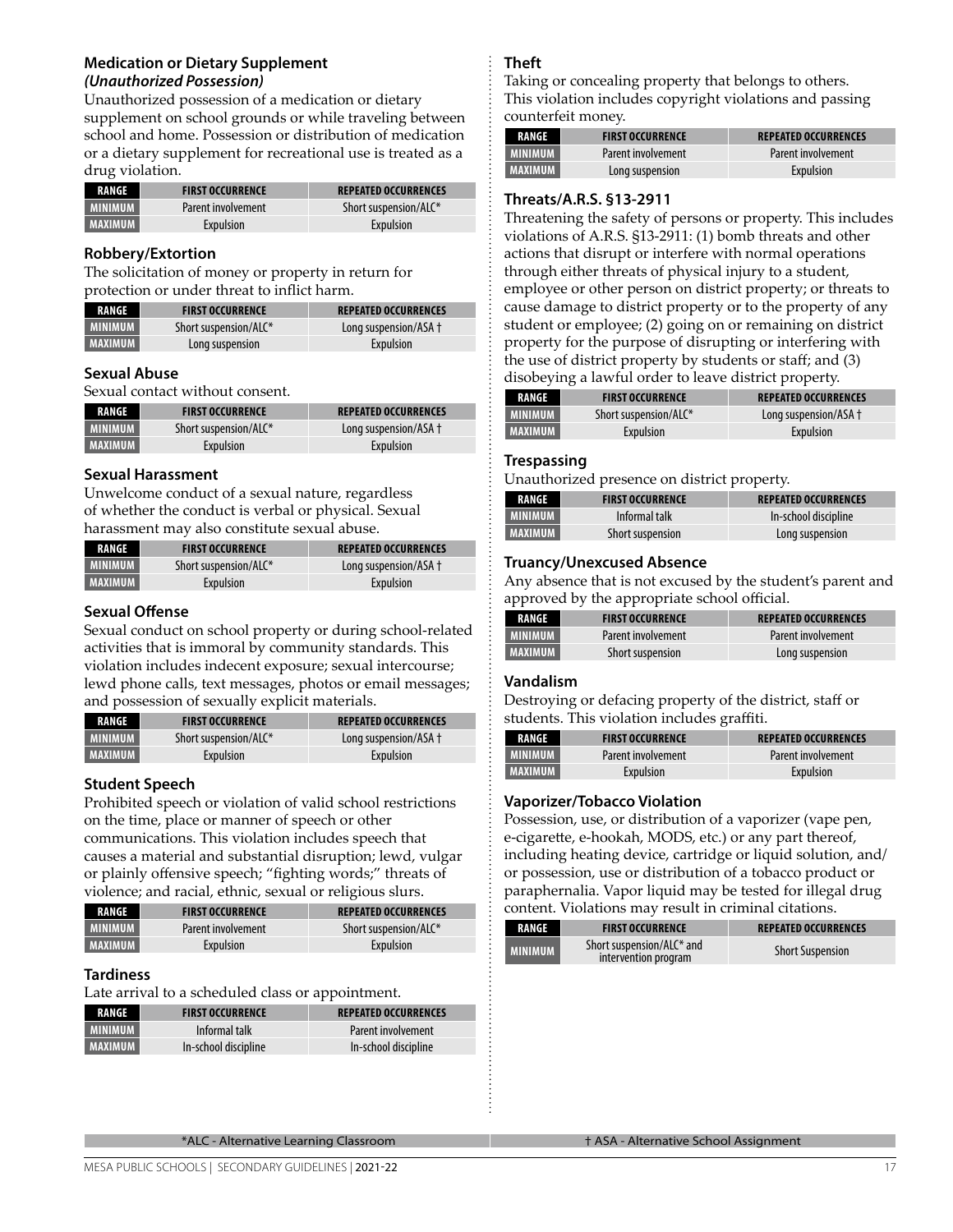# Search and Seizure

Students possess the right to privacy of person, as well as the right to freedom from unreasonable search and seizure of property, as guaranteed by the Fourth Amendment of the Constitution. These individual rights, however, are balanced by the school's responsibility to protect the health, safety and welfare of all students and staff.

A student's person, backpack, cellphone, vehicle or other belongings may be searched if there is reasonable suspicion that the search will produce evidence that the student has violated a law, Governing Board policy or school rule.

A desk or locker is district property and may be inspected at any time as part of a student search or to ensure that the desk or locker is in sanitary condition and proper working order.

Items searched will be promptly returned to the student, unless the school must take temporary custody of an item, such as a cellphone, to obtain evidence from it or a law enforcement officer requires possession of the item as part of a criminal investigation.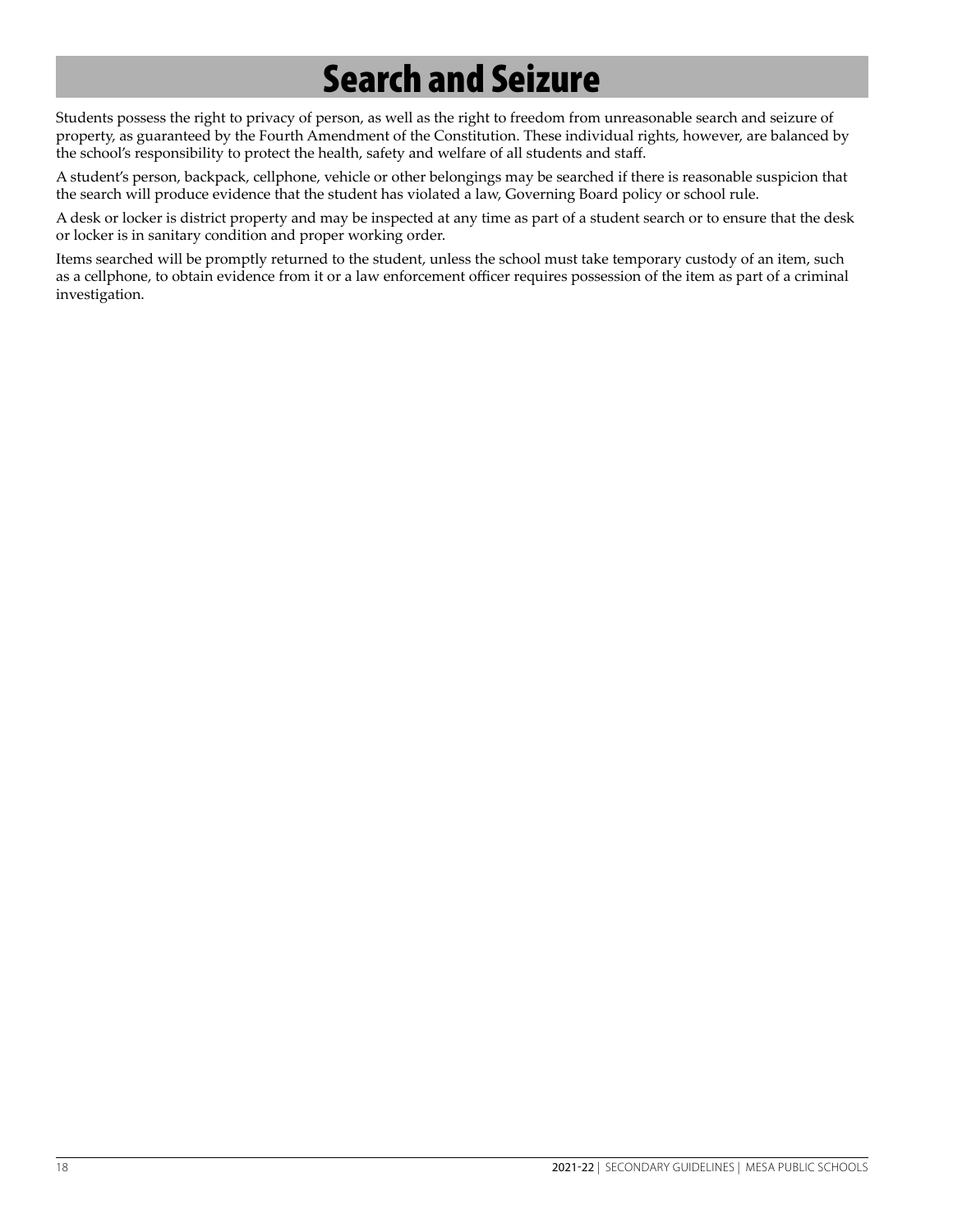## Bus Rules

Bus riders are under the authority of the school administrator and the driver. Students must observe classroom rules and dress standards while riding the bus. Video cameras may be used to monitor behavior.

#### **Waiting for the Bus**

- 1. Walk to the bus stop with a parent or in groups of two or more students.
- 2. Be at the bus stop 10 minutes before the bus is scheduled to arrive.
- 3. Stay out of the street and away from traffic.
- 4. Respect property in the neighborhood.
- 5. Be kind and courteous to others.
- 6. Form one line as the bus approaches.

#### **Boarding the Bus**

- 1. Let the bus come to a complete stop before boarding.
- 2. Enter the bus one person at a time.
- 3. Board quickly, but carefully, without crowding or pushing. Use the handrail. Walk, don't run, up the steps.
- 4. Go directly to a seat, and sit upright facing the front.

#### **On the Bus**

- Be courteous, and obey the driver's instructions.
- If seats are assigned, sit in your assigned seat.
- Keep the aisle clear. Stay seated until your stop.
- Keep your hands, arms, feet, legs and head away from others and inside the bus.
- Talk quietly. Do not yell or use vulgar or abusive language.
- Do not throw anything inside the bus or from the bus.
- Eating is not permitted on the bus. Do not drink on the bus unless the bus driver allows you to do so.
- Unless being used for acceptable educational or entertainment purposes with a headset or on silent mode, all personal electronic devices must be turned off and out of sight.
- Audio and/or video recording is not permitted on the bus.
- Do not abuse or deface the bus or bus equipment.
- Keep cases, band instruments and other belongings under control at all times.
- Use of perfumes, colognes and body sprays is not permitted on the bus.

#### **Items Banned From Buses**

Prohibited items include weapons, explosive devices, harmful chemicals, tobacco, alcohol, drugs, glass objects other than eyeglasses, skateboards, scooters, insects, reptiles and other animals, with the exception of service animals.

#### **Leaving the Bus**

- 1. Stay seated until the bus comes to a complete stop.
- 2. Do not push or crowd others.
- 3. Walk, don't run, down the steps.

#### **Crossing the Road**

- Cross the street only when the driver has indicated the way is safe. Walk 10 feet in front of the bus so the driver can see you. Never cross behind the bus.
- Keep looking to the right and left as you walk.
- At an intersection, look in all directions.
- Do not cross the street at an angle.
- Walk briskly across the road, but do not run.

### Loss of Bus-Riding Privileges for Infractions Documented in Writing

Riding the bus is a privilege, not a right. Disciplinary action may result if students misbehave or fail to respond appropriately to reasonable requests.

The driver may warn students to correct their behavior before taking disciplinary action. Infractions documented in writing may result in the loss of bus-riding privileges for:

| <b>FIRST INFRACTION</b> | <b>SECOND INFRACTION</b> | <b>THIRD INFRACTION</b> | <b>FOURTH INFRACTION</b>                                                         | SERIOUS INFRACTION    |
|-------------------------|--------------------------|-------------------------|----------------------------------------------------------------------------------|-----------------------|
| at least one day        | at least three days      | at least five days      | $\sim$ one month or the remainder of $\sim$<br>the semester, whichever is longer | an entire school year |

### Contact Us

For more information, visit mpsaz.org/transportation. You will find Policy JFCC, phone numbers for our regional transportation satellite centers, school bus safety tips and answers to parents' frequently asked questions.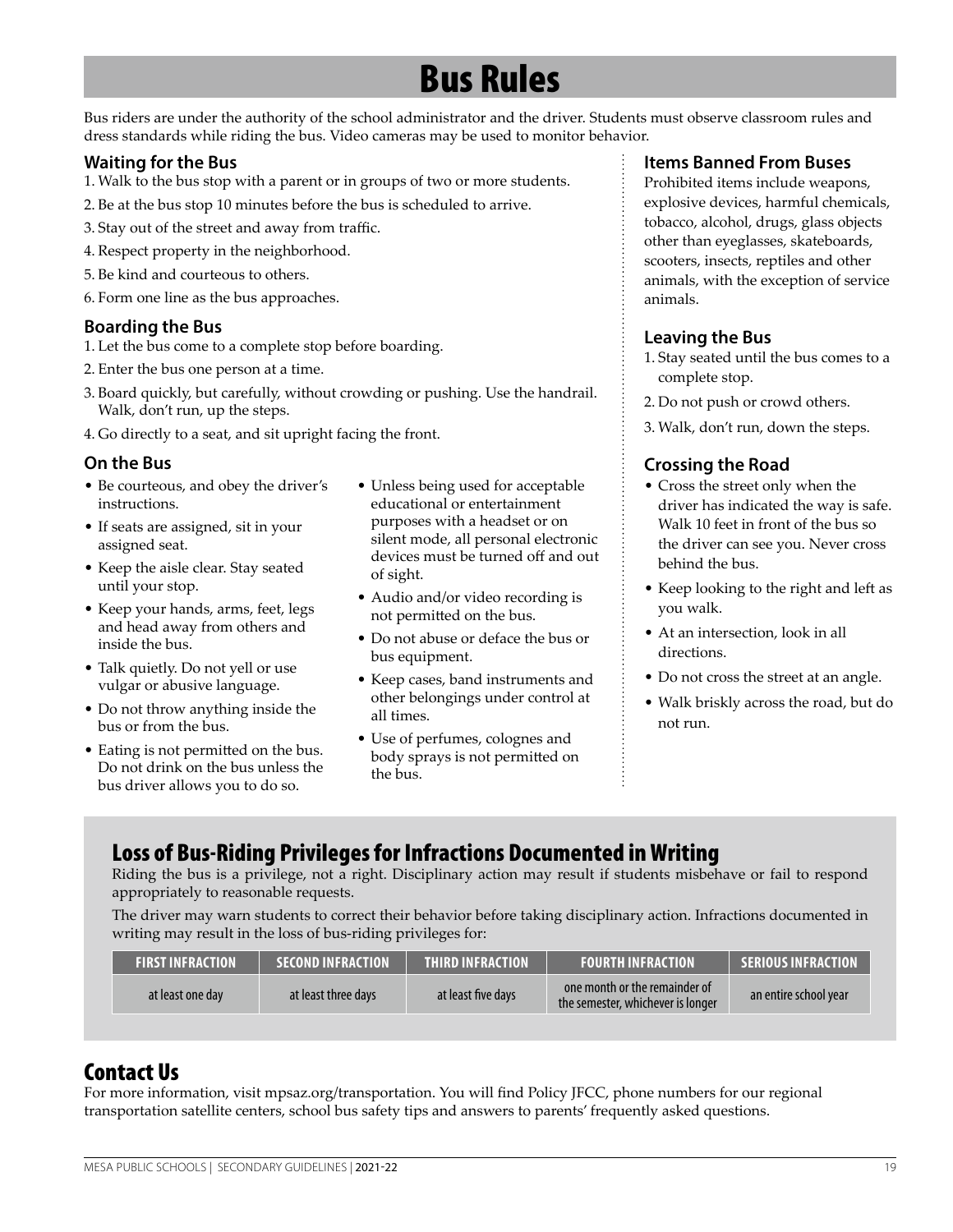# **Index**

**++++++++++++++++++++++++** 

**.** 

. . . . . . . . . . . . . . . . . . .

..............................

 $\ddot{\cdot}$ 

...4

| Athletic Eligibility Guidelines                             |
|-------------------------------------------------------------|
| (see Extracurricular Activity and                           |
|                                                             |
|                                                             |
|                                                             |
|                                                             |
|                                                             |
|                                                             |
|                                                             |
|                                                             |
|                                                             |
| Career and Technical Education Fees                         |
|                                                             |
|                                                             |
|                                                             |
|                                                             |
|                                                             |
|                                                             |
|                                                             |
|                                                             |
|                                                             |
|                                                             |
|                                                             |
|                                                             |
| Computer Viruses (see Technology Device and Internet Use)11 |
|                                                             |
|                                                             |
|                                                             |
|                                                             |
|                                                             |
|                                                             |
|                                                             |
|                                                             |
|                                                             |
|                                                             |
|                                                             |
|                                                             |
|                                                             |
| District Vision, Mission, Core Values and Promise 1         |
|                                                             |
|                                                             |
|                                                             |
|                                                             |
|                                                             |
|                                                             |
|                                                             |
|                                                             |
| <b>Emergency Notification Systems</b>                       |

| Extracurricular Activity and              |         |
|-------------------------------------------|---------|
|                                           |         |
|                                           |         |
|                                           |         |
| Family Educational Rights and Privacy Act |         |
|                                           |         |
| (see Payment for Optional Materials,      |         |
|                                           |         |
|                                           |         |
|                                           |         |
|                                           |         |
|                                           |         |
|                                           |         |
|                                           |         |
|                                           |         |
|                                           |         |
|                                           |         |
| Guidelines for Student Behavior           |         |
|                                           |         |
|                                           |         |
|                                           |         |
|                                           |         |
|                                           |         |
|                                           |         |
|                                           |         |
|                                           |         |
|                                           |         |
|                                           |         |
| Internet Use                              | $10-11$ |
|                                           |         |
|                                           |         |
|                                           |         |
|                                           |         |
|                                           |         |
|                                           |         |
|                                           |         |
|                                           |         |
|                                           |         |
|                                           |         |
|                                           |         |
|                                           |         |
| Lost or Damaged School Property           |         |
| (see Payment for Optional Materials,      |         |
|                                           |         |
|                                           |         |

Equal Opportunity..............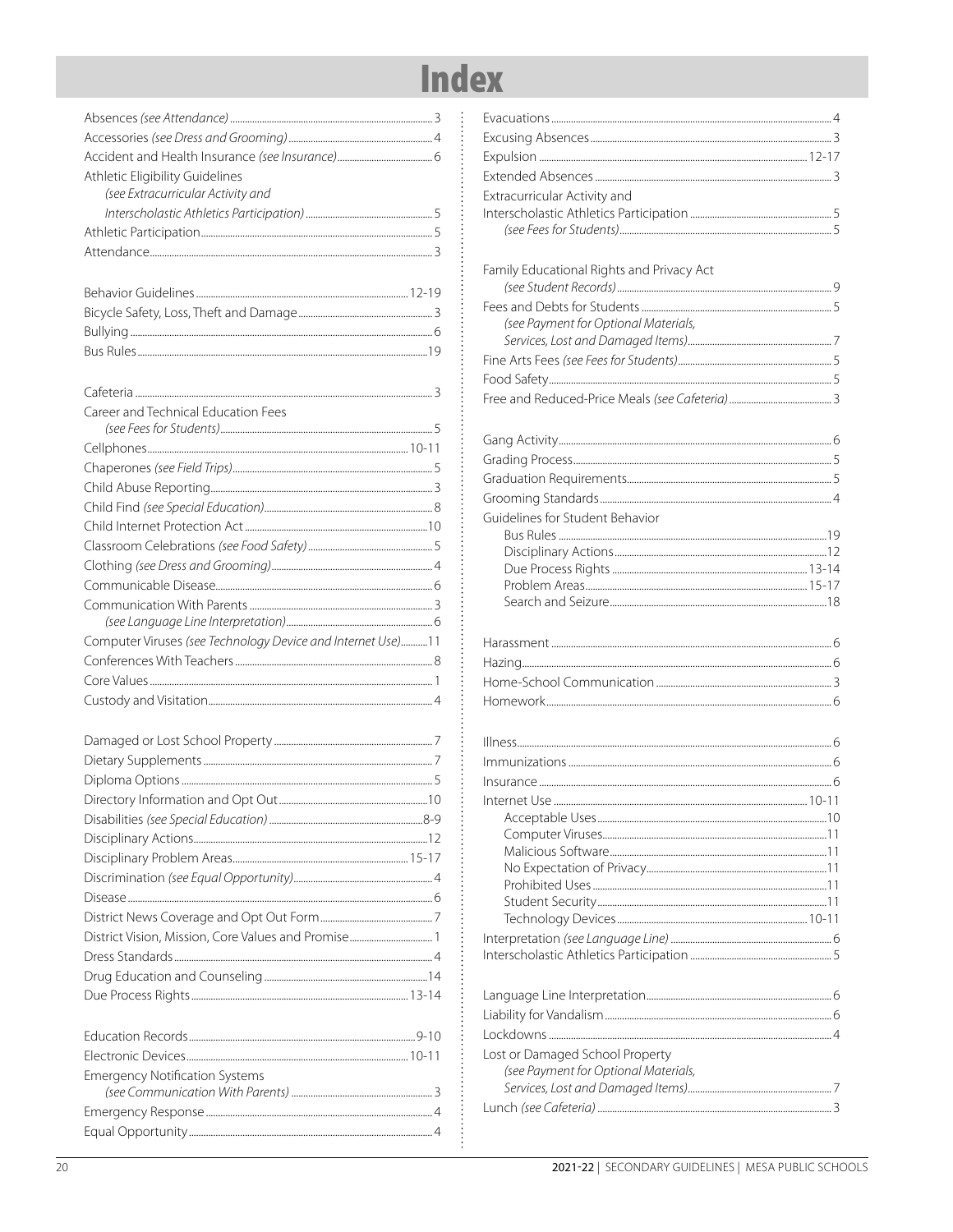# **Index**

| Malicious Software (see Technology Device and Internet Use)11 |
|---------------------------------------------------------------|
|                                                               |
|                                                               |
|                                                               |
|                                                               |
|                                                               |
| Notification Systems                                          |
|                                                               |
|                                                               |
|                                                               |
|                                                               |
| Opt Out Form                                                  |
|                                                               |
|                                                               |
|                                                               |
|                                                               |
|                                                               |
|                                                               |
|                                                               |
|                                                               |
|                                                               |
| Payment for Optional Materials,                               |
|                                                               |
|                                                               |
|                                                               |
|                                                               |
|                                                               |
|                                                               |
|                                                               |
|                                                               |
|                                                               |
|                                                               |
|                                                               |
|                                                               |
| Protection of Pupil Rights Amendment                          |
|                                                               |
| Questioning Grades and Absences                               |
|                                                               |
|                                                               |
|                                                               |
|                                                               |
|                                                               |
|                                                               |
|                                                               |
|                                                               |
|                                                               |
|                                                               |